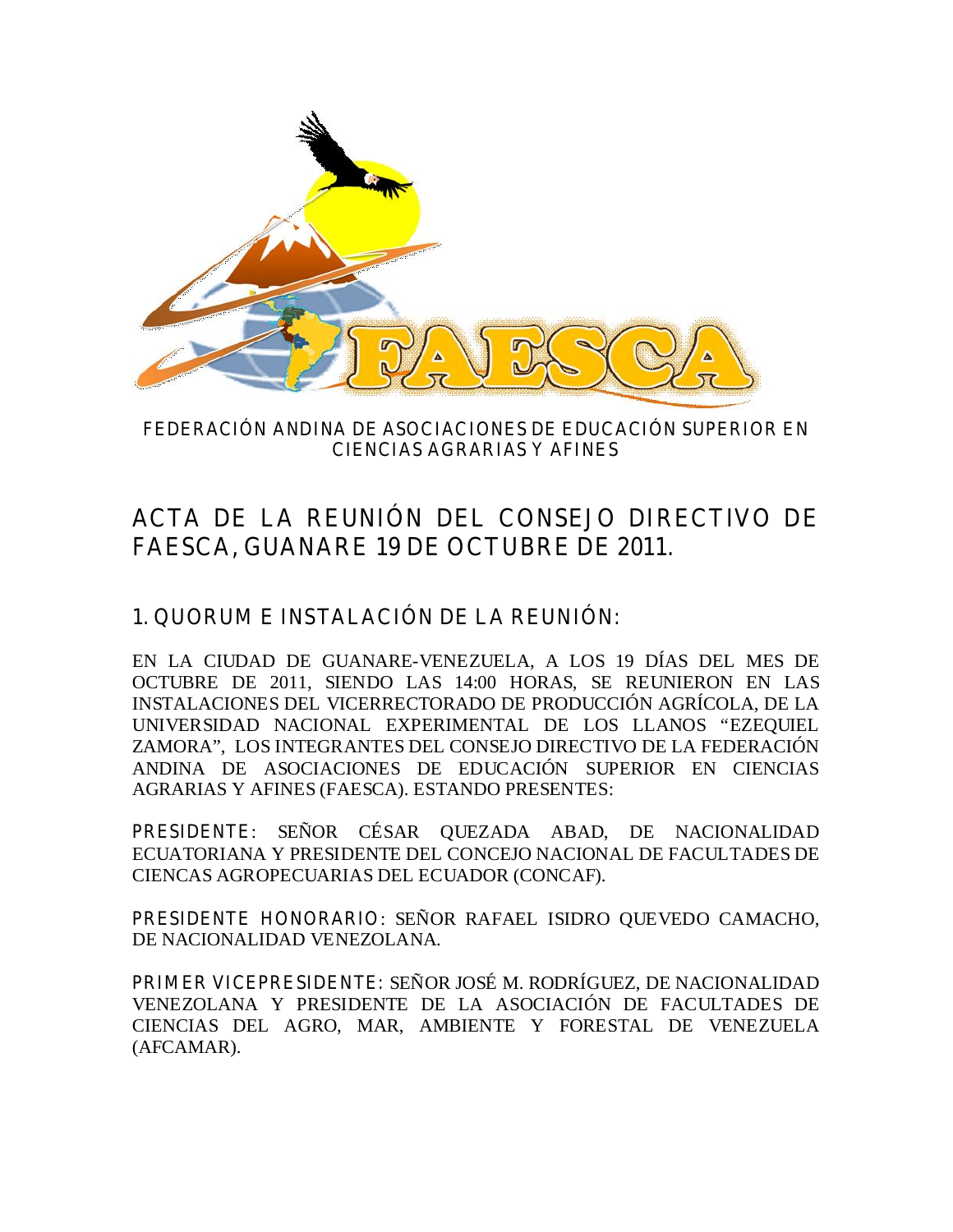SEGUNDO VICEPRESIDENTE: SEÑOR CÉSAR GALLEGOS SOLÍS, DE NACIONALIDAD PERUANA EN REPRESENTACIÓN DEL SEÑOR MANUEL CANTO, PRESIDENTE DE LA ASOCIACIÓN PERUANA DE FACULTADES AGRARIAS (APFA).

TERCER VICEPRESIDENTE: SEÑOR FABIO LEYVA, DE NACIONALIDAD COLOMBIANA EN REPRESENTACIÓN DE LA ASOCIACIÓN COLOMBIANA DE FACULTADES DE INGENIERÍA AGRONÓMICA (ACOFIA).

SECRETARIO EJECUTIVO: SEÑOR JOSÉ PALADINES R, DE NACIONALIDAD ECUATORIANA, DE LA UNIVERSIDAD TÉCNICA DE MACHALA.

SECRETARIO TÉCNICO: SEÑOR OSWALDO CASTILLO, DE NACIONALIDAD VENEZOLANA Y EX DECANO DE LA FACULTAD DE CIENCIAS VETERINARIAS DE LA UNIVERSIDAD CENTROCCIDENTAL LISANDRO ALVARADO.

# 2. DESARROLLO DE LOS PUNTOS DE LA AGENDA DEL DÍA:

### 1. CONSIDERACIÓN DE LA AGENDA

EL PRESIDENTE DEL CONSEJO DIRECTIVO DA LECTURA A LA AGENDA DEL DÍA, CONTENTIVA DE LOS SIGUIENTES PUNTOS:

- 1. CONSIDERACIÓN DE LA AGENDA.
- 2. CONSIDERACIÓN DEL ACTA DE LA REUNIÓN DEL CONSEJO DIRECTIVO REALIZADO EN LA CIUDAD DE GUAYAQUIL-ECUADOR, EN SEPTIEMBRE DE 2001.
- 3. CONSIDERACIÓN DEL INFORME DE GESTIÓN DE LA PRESIDENCIA DE FAESCA, PERÍODO 2009-2011, PARA LUEGO SER SOMETIDO A CONSIDERACIÓN DE LA ASAMBLEA GENERAL DE FAESCA.
- 4. INFORME DEL PROFESOR MANUEL CANTO DEL PERÚ, SOBRE EL REGISTRO PÚBLICO DE FAESCA. EL PROFESOR CANTO FUE ENCOMENDADO POR LA ASAMBLEA DE GAUYAQUIL PARA QUE REALIZARA DICHO REGISTRO.
- 5. REVISIÓN SOBRE LO CONSIDERADO EN EL CONSEJO DIRECTIVO DE GUAYAQUIL 2009, RELACIONADO A LA CANCELACIÓN A FAESCA POR PARTE DE LOS PAISES ASOCIADOS, DE LAS CUOTAS MONETARIAS RESPECTIVAS.
- 6. CONSIDERACIÓN DE LA PROPUESTA SOBRE LA MODIFICACIÓN DEL ARTÍCULO 38 DE LOS ESTATUTOS DE FAESCA, EL CUAL ESTÁ RELACIONADO CON "CALIDAD DE LOS MIEMBROS ACTIVOS EN EL CONSEJO DIRECTIVO".
- 7. CONSIDERACIÓN DEL PRESUPUESTO ANUAL PARA EL EJERCICIO DEL CONSEJO DIRECTIVO 2011-2013.
- 8. CONSIDERACIÓN SOBRE LA CREACIÓN DEL CENTRO DE FORMACIÓN EN EDUCACIÓN AGROPECUARIA Y RURAL (CEFOEAR), COMO INSTANCIA ACADÉMICA OPERATIVA PARA SISTEMATIZAR, ORGANIZAR,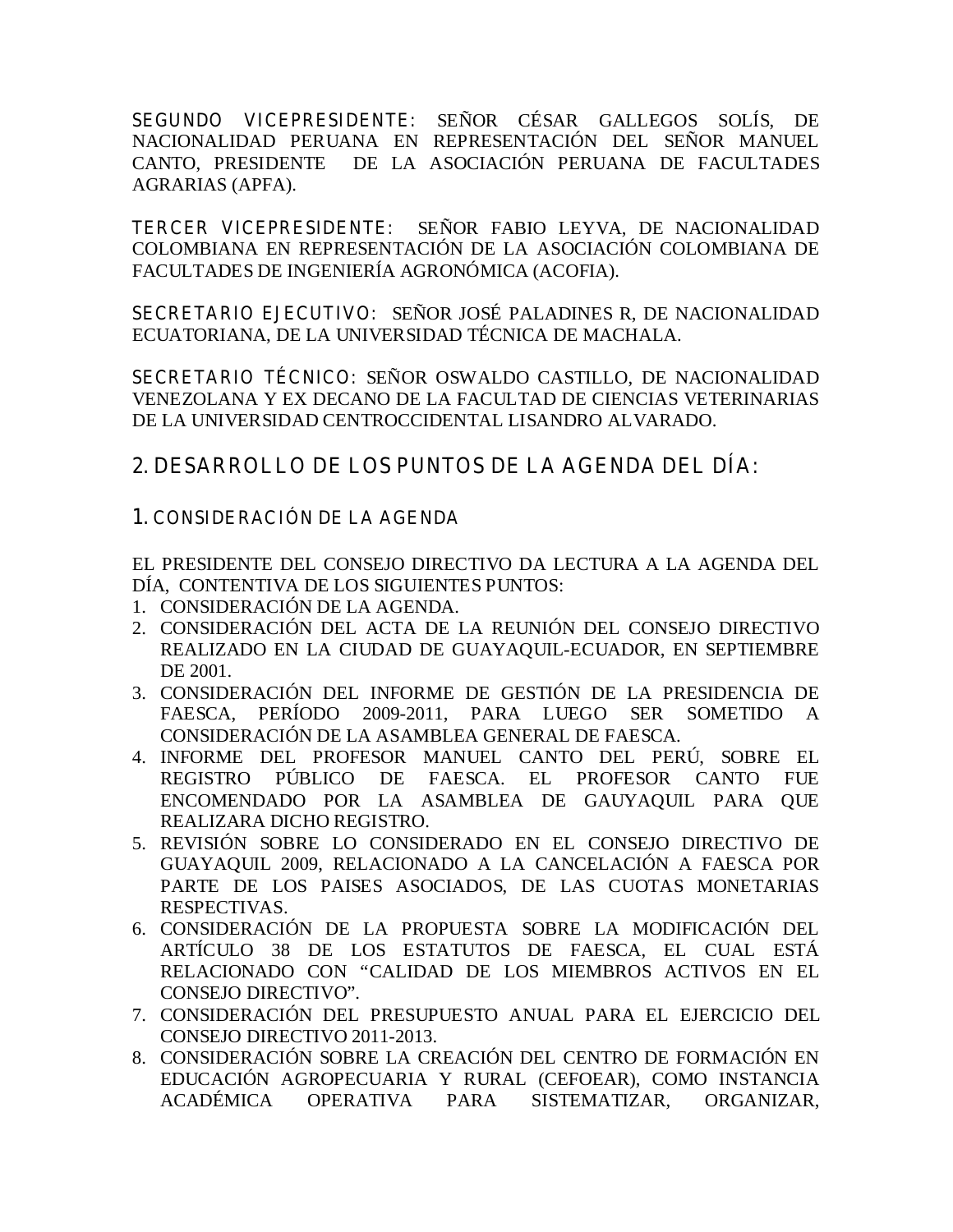DESARROLLAR, MONITOREAR, ACOMPAÑAR, VINCULAR E INTEGRAR A TODOS LOS PAISES DEL FRADIEAR, PARA DESARROLLAR PROGRAMAS DE FORMACIÓN PERMANENTE.

- 9. CONSIDERACIÓN PARA LA CREACIÓN DE LA FUNDACIÓN SIHECA. PARA ENCOMENDAR A LA MISMA QUE ASUMA Y SE ENCARGUE DEL MANTENIMIENTO Y DESARROLLO DEL SIHCA.
- 10. CONSIDERACIÓN DE LA PROPUESTA SOBRE AMPLIAR LA PARTICIPACIÓN EN FAESCA Y EL FRADIEAR, DE OTROS PAISES DE LATINOAMÉRICA Y EL CARIBE.
- 11. REVISAR Y CONSIDERAR EL TRABAJO DE LAS MESAS TÉCNICAS.
- 12. INFORME SOBRE LOS CONVENIOS CON APLU (NASULGC) Y AMEAS.
- 13. VARIOS.

UNA VEZ LEIDA LA AGENDA DEL DÍA, EL PRESIDENTE DEL CONSEJO DIRECTIVO LA SOMETE A CONSIDERACIÓN, ANTE LO CUAL SE SOLICITAN LAS SIGUIENTES MODIFICACIONES: 1. EL RETIRO DEL PUNTO 4 DE LA AGENDA, DEBIDO A LA AUSENCIA Y FALTA DE ENVÍO DE INFORMACIÓN DEL PROF. MANUEL CANTO DEL PERÚ, 2. LA MODIFICACIÓN EN EL PUNTO 8 DEL NOMBRE Y SIGLAS DEL CENTRO DE FORMACIÓN EN EDUCACIÓN AGROPECUARIA Y RURAL (CEFOEAR) POR: CENTRO DE FORMACIÓN E INVESTIGACIÓN PARA EL DESARROLLO DE LA EDUCACIÓN AGROPECUARIA Y RURAL (CEFIDEAR), 3. LA MODIFICACIÓN DEL PUNTO 9, EN EL SIGUIENTE SENTIDO: CONSIDERACIÓN PARA LA ASIGNACIÓN A LA FUNDACIÓN PARA EL SISTEMA HEMISFÉRICO DE EDUCACIÓN Y CAPACITACIÓN PARA EL DESARROLLO AGRÍCOLA (SIHECA), DEL MANEJO Y DESARROLLO DEL SISTEMA HEMISFÉRICO DE CAPACITACIÓN AGRÍCOLA (SIHCA). ESTAS MODIFICACIONES SOLICITADAS SON APROBADAS POR UNANIMIDAD. AL APROBARSE EL RETIRO DEL PUNTO 4 DE LA AGENDA, LOS DEMÁS PUNTOS A PARTIR DEL 5, SUBEN UN PUESTO PARA SU DISCUSIÓN.

FINALMENTE LA AGENDA DEL DÍA ES APROBADA POR UNANIMIDAD.

### 2. CONSIDERACIÓN DEL ACTA DE LA REUNIÓN DEL CONSEJO DIRECTIVO REALIZADO EN LA CIUDAD DE GUAYAQUIL-ECUADOR EN SEPTIEMBRE DE 2009.

AL RESPECTO, EL PRESIDENTE DEL CONSEJO DIRECTIVO LE RECUERDA A LO PRESENTES QUE EL ACTA DE DICHA REUNIÓN FUE DIVULGADA EN LA PÁGINA WEB DEL PORTAL SIHCA Y PREGUNTA SI ES NECESARIO LEER EL ACTA PARA SU CONSIDERACIÓN. LOS PRESENTES OPINAN QUE NO HAY NECESIDAD DE DARLE LECTURA, YA QUE TODOS LA REVISARON EN LA PÁGINA WEB. ACORDÁNDOSE POR UNANIMIDAD APROBAR LA MISMA.

### 3.CONSIDERACIÓN DEL INFORME DE GESTIÓN DE LA PRESIDENCIA DE FAESCA, PERÍODO 2009-2011, PARA LUEGO SER SOMETIDO A CONSIDERACIÓN DE LA ASAMBLEA DE FAESCA.

EL PROF. CÉSAR QUEZDA ABAD, PRESIDENTE DE FAESCA PERÍODO 2009-2011, INFORMÓ QUE LUEGO DEL PROCESO DE TRANSICIÓN DONDE EL PROF. VICTOR HIDALGO ENTREGA A SU PERSONA LA PRESIDENCIA DE FAESCA,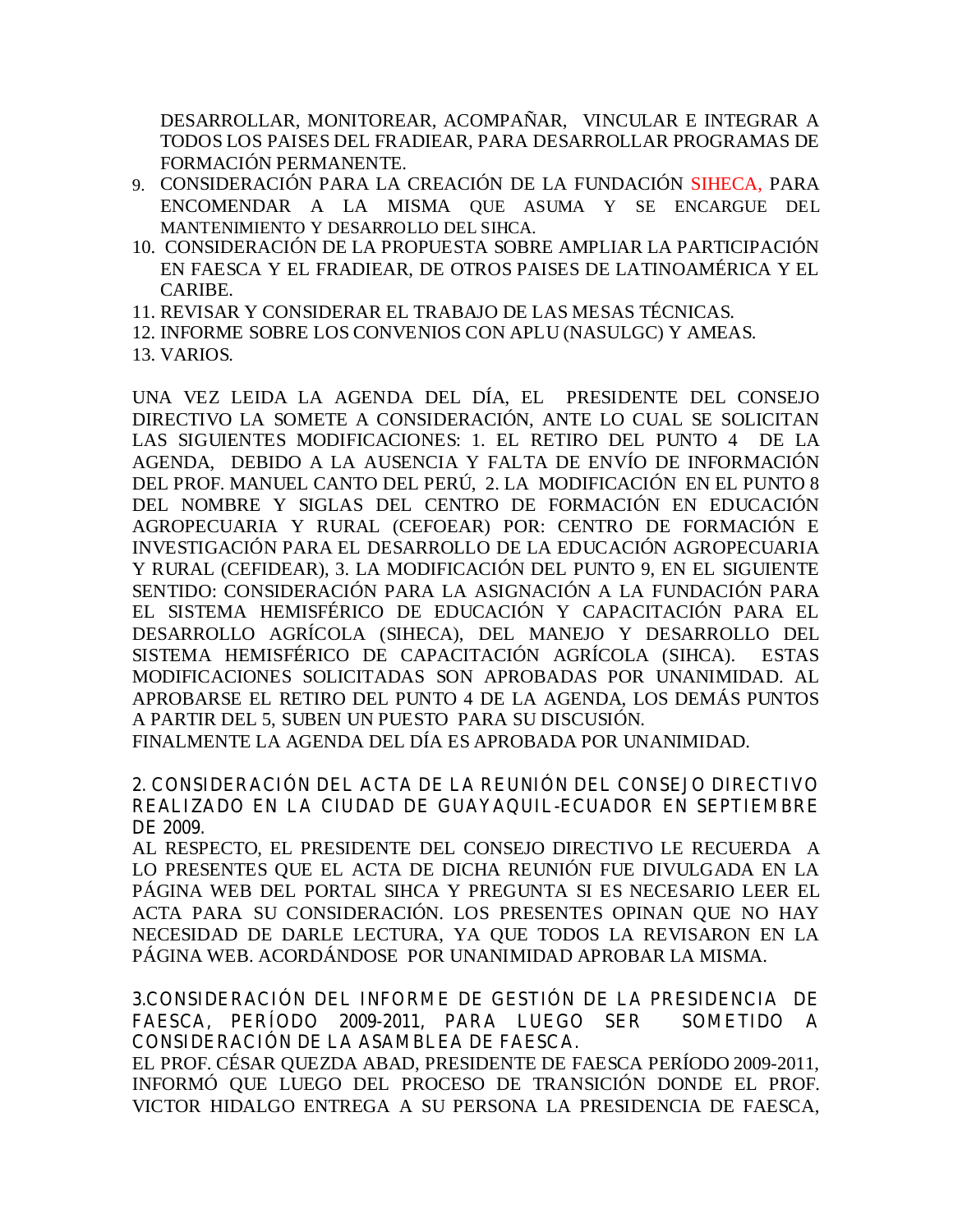LAS NUEVAS POLÍTICAS DEL ESTADO ECUATORIANO LLEVARON A UN PROCESO DE RELIGITIMACIÓN DEL CONSEJO NACIONAL DE FACULTADES DE CIENCIAS AGROPECUARIAS (CONFCA), EL CUAL DURÓ ALREDEDOR DE AÑO Y MEDIO, IMPIDIENDO UN EJERCICIO NORMAL EN SUS FUNCIONES COMO PRESIDENTE DE FAESCA. IGUALMENTE, MANIFIESTA QUE HACE APROXIMADAMENTE TRES MESES ATRÁS, FUE RECONOCIDO EL CONFCA POR EL MINISTERIO DE EDUCACIÓN DEL ECUADOR, PROCEDIENDO DE INMEDIATO EL MISMO, A CONVOCAR EL CAPÍTULO ECUATORIANO DEL FRADIEAR, INICIÁNDOSE UN PROCESO DE COMUNICACIÓN CON LOS DEMÁS MIEMBROS DE FAESCA, QUE CULMINÓ CON LA PARTICIPACIÓN DE UNA DELEGACIÓN ECUATORIANA EN EL XI FRADIEAR EN GUANARE – VENEZUELA, 2011.

### 4. REVISIÓN SOBRE LO CONSIDERADO EN EL CONSEJO DIRECTIVO DE GUAYAQUIL 2009, RELACIONADO A LA CANCELACIÓN A FAESCA POR PARTE DE LOS PAISES ASOCIADOS, DE LAS CUOTAS MONETARIAS RESPECTIVAS.

SOBRE ESTE PUNTO EL SECRETARIO TÉCNICO DE FAESCA PROF. OSWALDO CASTILLO, HACE UN RECUENTO SOBRE LO DISCUTIDO EN LAS REUNIONES TANTO DEL CONSEJO DIRECTIVO DE FAESCA COMO DE LA ASAMBLEA DE LA MISMA, REALIZADAS EN LAS CIUDADES DE MARACAY-VENEZUELA, 2008 Y EN GUAYAQUIL-ECUADOR 2009. RECUERDA EL PROF. CASTILLO, QUE EL PRINCIPAL PROBLEMA PARA CANCELAR LAS CUOTAS MONETARIAS, ES LA FALTA DE REGISTRO DE LA FAESCA, PARA LO CUAL SE AUTORIZÓ AL PROF. MANUEL CANTO PARA QUE LO HICIERA EN PERÚ. ANTE ESTA INFORMACIÓN SE ABRE EL DEBATE, INTERVINIENDO: 1. EL PROF. RAFAEL ISIDRO QUEVEDO PROPONE, QUE CADA ASOCIACIÓN DE LOS DIFERENTES PAÍSES PROCEDAN A REGISTRAR A FAESCA EN LOS MISMOS. PARA LO CUAL, SE DEBE HACER UNA AUTORIZACIÓN POR PARTE DE FAESCA A CADA PAÍS Y CONJUNTAMENTE CON EL ACTA DEL CONSEJO DIRECTIVO, PROCEDAN HACERLO. 2. EL PROF. LEIVA MANIFIESTA, QUE ES MEJOR QUE EL REGISTRO SE HAGA EN VENEZUELA Y LUEGO SE HACEN SUBSIDIARIAS EN CADA PAÍS. 3. EL PROF. GALLEGOS, CONCUERDA CON LA PROPUESTA DEL PROF. QUEVEDO. 4. LA PROF. ESTEVES, PROPONE HACER UNA CONSULTA CON EL ABOGADO DE LA UNIVERSIDAD PEDAGÓGICA ESPERIMENTAL LIBERTADOR (UPEL), PARA VER CUAL ES LA MEJOR OPCIÓN.

DECISIÓN: SE APRUEBA REALIZAR LA CONSULTA CON EL ABOGADO DE LA UPEL Y DECIDIR EN LA ASAMBLEA GENERAL DE FAESCA DEL DÍA DE MAÑANA 20 DE OCTUBRE, 2011.

### 5. CONSIDERACIÓN DE LA PROPUESTA SOBRE LA MODIFICACIÓN DEL ARTÍCULO 38 DE LOS ESTATUTOS DE FAESCA, EL CUAL ESTÁ RELACIONADO CON "CALIDAD DE LOS MIEMBROS ACTIVOS EN EL CONSEJO DIRECTIVO".

EL PROF. OSWALDO CASTILLO, HACE LA PROPUESTA DE MODIFICAR EL ARTÍCUILO 38 DE LOS ESTATUTOS DE FAESCA, EN EL SENTIDO DE: QUE ANTE EL CESE DE LAS FUNCIONES DE CUALQUIERA DE LOS QUE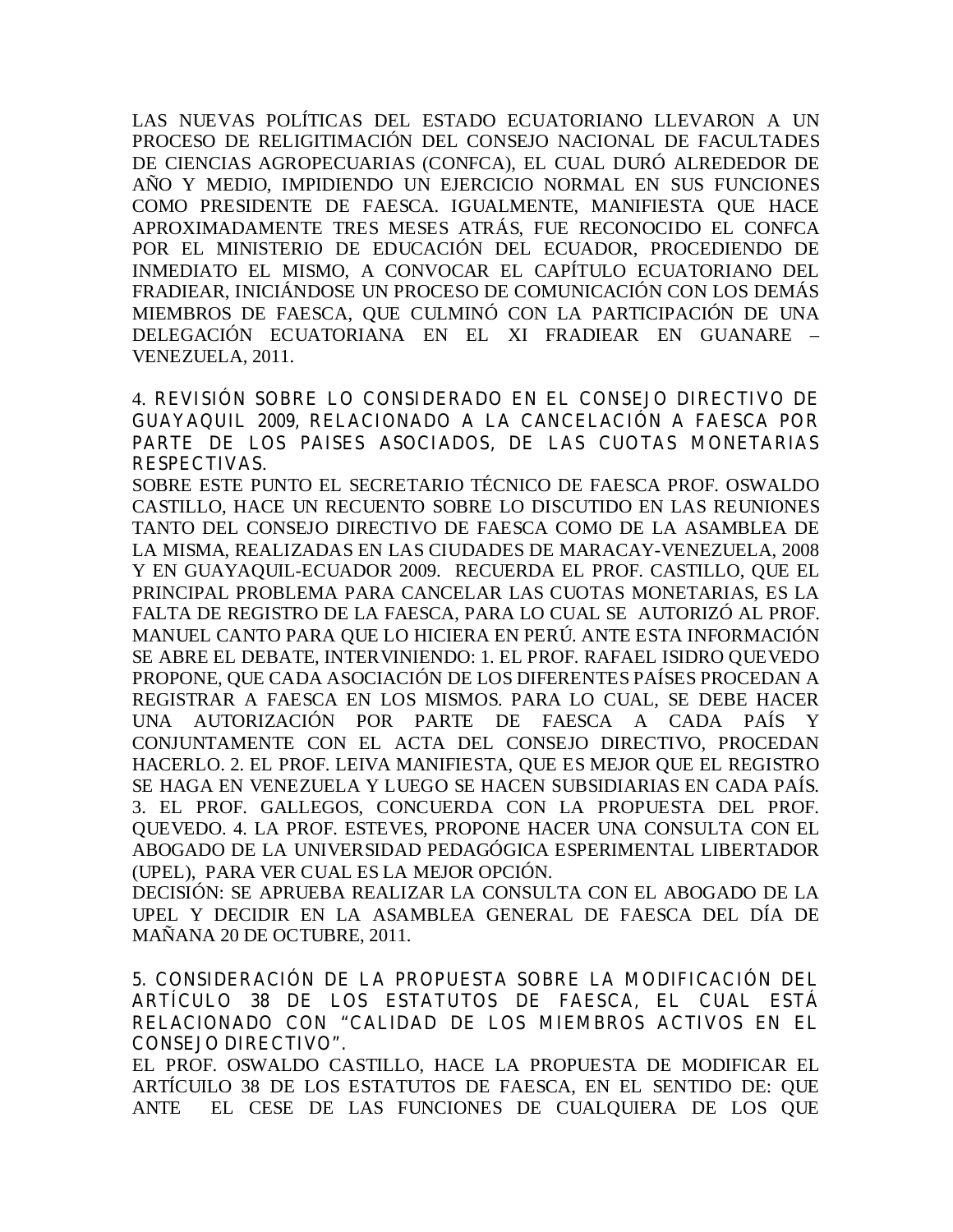CONFORMAN EL CONSEJO DIRECTIVO DE FAESCA, SU SUSTITUTO NO SEA EXCLUSIVAMENTE EL REPRESENTANTE SUCESOR COMO LO ESTABLECE LOS ESTATUTOS DE FAESCA, SINO QUE SEA LA ASAMBLEA GENERAL QUIEN DESIGNE ESE SUSTITUTO. MOTIVA SU PROPUESTA EN LA EXPERIENCIA, DE QUE, CUANDO UN NUEVO PRESIDENTE O REPRESENTANTE EN EL CONSEJO DIRECTIVO ASUME ANTE EL CESE DE LAS FUNCIONES ACTIVAS DE OTRO, ESE NUEVO REPRESENTANTE NO HA ASUMIDO SUS FUNCIONES. SIENDO MI APRECIACIÓN MUY PERSONAL, QUE SU PARTICIPACIÓN EN EL CONSEJO DIRECTIVO ES OBLIGADA POR LOS ESTATUTOS DE FAESCA, SIN QUE EN REALIDAD TENGA UNA MOTIVACIÓN PARA LA MISMA, LO CUAL ENTORPECE EL OPORTUNO Y BUEN FUNCIONAMIENTO DE FAESCA.

EL PROF. QUEVEDO, HACE UN RESUMEN SOBRE LA CREACIÓN DE LOS ESTATUTOS DE FAESCA Y RECUERDA QUE EXISTÍA UN COMITÉ ASESOR PERMANENTE DE FAESCA, EL CUAL DEBERÍA REACTIVARSE CON EL NOMBRAMIENTO DE NUEVAS PERSONAS, CON LA FINALIDAD DE QUE ASESORE EN LA REVISIÓN DEL ARTICULADO DE LOS ESTATUTOS. ASIMISMO, HUBO INTERVENCIÓN DE LOS DIFERENTES DIRECTIVOS SOBRE LA PROPUESTA, DECIDIÉNDOSE PROPONER A LA ASAMBLEA GENERAL LA SIGUIENTE MODIFICACIÓN (EN ROJO) DEL ARTÍCULO 38: CALIDAD DELOS MIEMBROS ACTIVOS EN EL CONSEJO DIRECTIVO.--- PARA SER MIEMBRO DEL CONSEJO DIRECTIVO, SE REQUIERE SER MIEMBRO ASOCIADO ACTIVO DE LA ASOCIACIÓN, QUE GOCE DE TODOS SUS DERECHOS Y QUE SEA NOMBRADO POR LA ASAMBLEA GENERAL…………………………………………………………

LOS MIEMBROS DEL CONSEJO DIRECTIVO PUEDEN SER LOS PRESIDENTES DE LAS ASOCIACIONES Y CONSEJOS NACIONALES DE FACULTADES (SE ELIMINA FACULTADES), LOS DECANOS O EXDECANOS POR LO TANTO, CUANDO POR ALGÚN MOTIVO UN PRESIDENTE, DECANO O DIRECTOR DE ESCUELA DE POSTGRADO, CONSEJOS NACIONALES DE FACULTADES (SE ELIMINA FACULTADES), O ASOCIACIONES CESE EN FORMA TEMPORAL O PERMANENTE EN SUS FUNCIONES HA DE SER SUSTITUIDO EN EL CONSEJO DIERCTIVO DE FAESCA POR: EN EL CASO DEL PRESIDENTE SE HARÁ EN EL SIGUIENTE ORDEN DE PRIORIDAD: PRESIDENTE HONORARIO DE FAESCA, EL (LA) COORDINADOR(A) DEL COMITÉ ASESOR PERMANENTE DE FAESCA Y SECRETARIO(A) TÉCNICO(A) DE FAESCA Y EN EL CASO DE LOS VICEPRESIDENTES, SI EL CESE ES PERMANENTE SERA SUSTITUIDO POR EL REPRESENTANTE SUCESOR Y SI EL CESE ES TEMPORAL SERÁ SUSTITUIDO POR EL EXDECANO O PROFESOR EN QUIEN EL DELEGUE………………………

EN ESTE PUNTO, EL CONSEJO DIRECTIVO PROPONE POR UNANIMIDAD LLEVAR A LA V ASAMBLEA GENERAL DE FAESCA, LA CONFORMACIÓN DEL NUEVO COMITÉ ASESOR PERMANENTE DE LA FAESCA, QUE QUEDARÍA CONFORMADO POR: MORAIMA ESTEVES (COORDINADORA), VICERRECTORA DE INVESTIGACIÓN Y POSTGRADO DE LA UNIVERSIDAD PEDAGÓGICA LIBERTADOR DE VENEZUELA, FABIO LEIVA, EX DECANO DE LA FACULTAD DE AGRONOMÍA DE LA UNIVERSIDAD NACIONAL DE COLOMBIA, JOSÉ PALADINES, PROFESOR DE LA UNIVERSIDAD TÉCNICA DE MACHALA-ECUADOR, CÉSAR GALLEGOS, PROFESOR DE LA UNIVERSIDAD NACIONAL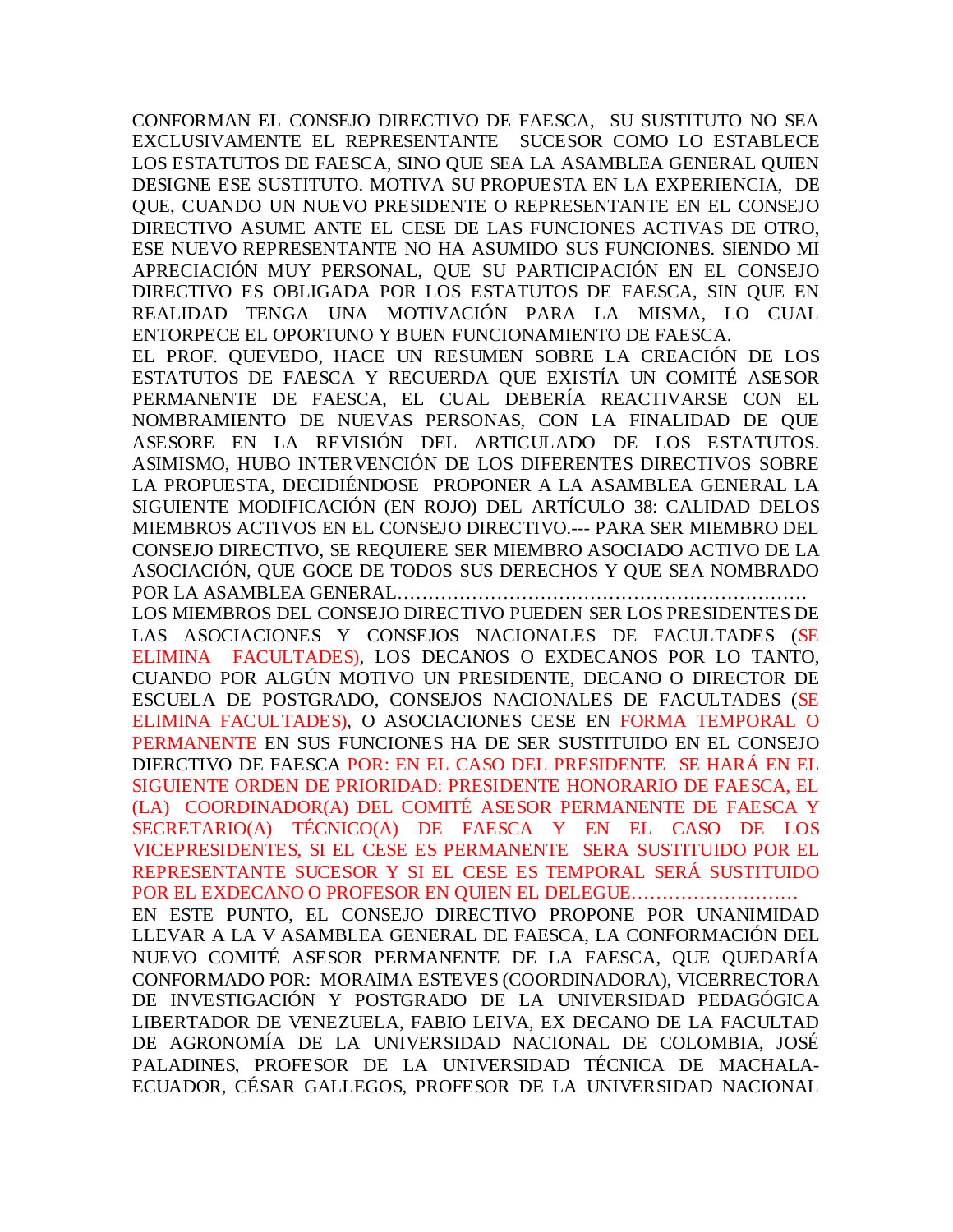JOSÉ FAUSTINO SÁNCHEZ CARREÓN-PERÚ Y FREDDY DELGADO BURGOA, PRESIDENTE DE AGRUCO-UNIVERSIDAD MAYOR DE SAN SIMÓN-BOLIVIA.

### 6.CONSIDERACIÓN DEL PRESUPUESTO ANUAL PARA EL EJERCICIO DEL CONSEJO DIRECTIVO 2011-2012.

POR UNANIMIDAD SE APRUEBA LLEVAR A CONSIDERACIÓN DE LA V ASAMBLEA GENERAL DE FAESCA, EL DIFIRIMIENTO DE ESTE PUNTO HASTA QUE SE HAGA EL REGISTRO DE LA FAESCA.

7.CONSIDERACIÓN SOBRE LA CREACIÓN DEL CENTRO DE FORMACIÓN E INVESTIGACIÓN PARA EL DESARROLLO DE LA EDUCACIÓN AGROPECUARIA Y RURAL (CEFIDEAR), COMO INSTANCIA ACADÉMICA OPERATIVA PARA SISTEMATIZAR, ORGANIZAR, DESARROLLAR, MONITOREAR, ACOMPAÑAR, VINCULAR E INTEGRAR A TODOS LOS PAISES DEL FRADIEAR, PARA DESARROLLAR PROGRAMAS DE FORMACIÓN PERMANENTE.

LA PROF. MORAIMA ESTEVES HACE LA PRESENTACIÓN DE LA PROPUESTA Y A SU VEZ ENTREGA UN DOCUMENTO SOBRE EL CIFEDEAR, DONDE ADEMÁS DE LA PRESENTACIÓN INCLUYE PROPÓSITOS, ORGANIZACIÓN, ORGANIGRAMA, CONSIDERACIONES GENERALES Y PRÓXIMAS ACCIONES. POR UNANIMIDAD EL CONSEJO DIRECTIVO DE FAESCA ESTÁ DE ACUERDO CON LA CREACIÓN DE CEFIDEAR Y APRUEBA SOMETERLO A CONSIDERACIÓN DE LA V ASAMBLEA DE FAESCA.

8. CONSIDERACIÓN PARA LA ASIGNACIÓN A LA FUNDACIÓN PARA EL SISTEMA HEMISFÉRICO DE EDUCACIÓN Y CAPACITACIÓN PARA EL DESARROLLO AGRÍCOLA (SIHECA), QUE ASUMA Y SE ENCARGUE DEL MANEJO, MANTENIMIENTO Y DESARROLLO DEL SIHCA DEL SISTEMA HEMIFÉRICO DE CAPACITACIÓN AGRÍCOLA (SIHCA).

EL PROF. RAFAEL ISIDRO QUEVEDO EXPLICA LA PROPUESTA Y HACE ENTREGA DE UN DOCUMENTO BORRADOR SOBRE LA FUNDACIÓN, HACIENDO INCAPIÉ, EN QUE LA FUNDACIÓN PERMITIRÍA MAYOR POSIBILIDAD PARA HACER CONVENIOS CON INSTITUCIONES QUE PODRÍAN FINANCIAR EN PARTE LAS ACTIVIDADES DE SIHCA. POR UNANIMIDAD EL CONSEJO DIRECTIVO DE FAESCA ESTÁ DE ACUERDO CON LA PROPUESTA Y APRUEBA LLEVARLA A LA V ASMABLEA DE FAESCA PARA SU CONSIDERACIÓN.

### 9.CONSIDERACIÓN DE LA PROPUESTA SOBRE AMPLIAR LA PARTICIPACIÓN EN FAESCA Y EL FRADIEAR, DE OTROS PAISES DE LATINOAMÉRICA Y EL CARIBE.

LUEGO DE LA INTERVENCIÓN DE LA MAYORÍA DEL CONSEJO DIRECTIVO SOBRE ESTE PUNTO, SE ACUERDA NO LLEVAR ESTA PROPUESTA A CONSIDERACIÓN DE LA V ASAMBLEA DE FAESCA, MOTIVÁNDOSE TAL DECISIÓN EN: 1. LA EXISTENCIA DE INSTITUCIONES REGIONALES CON LOS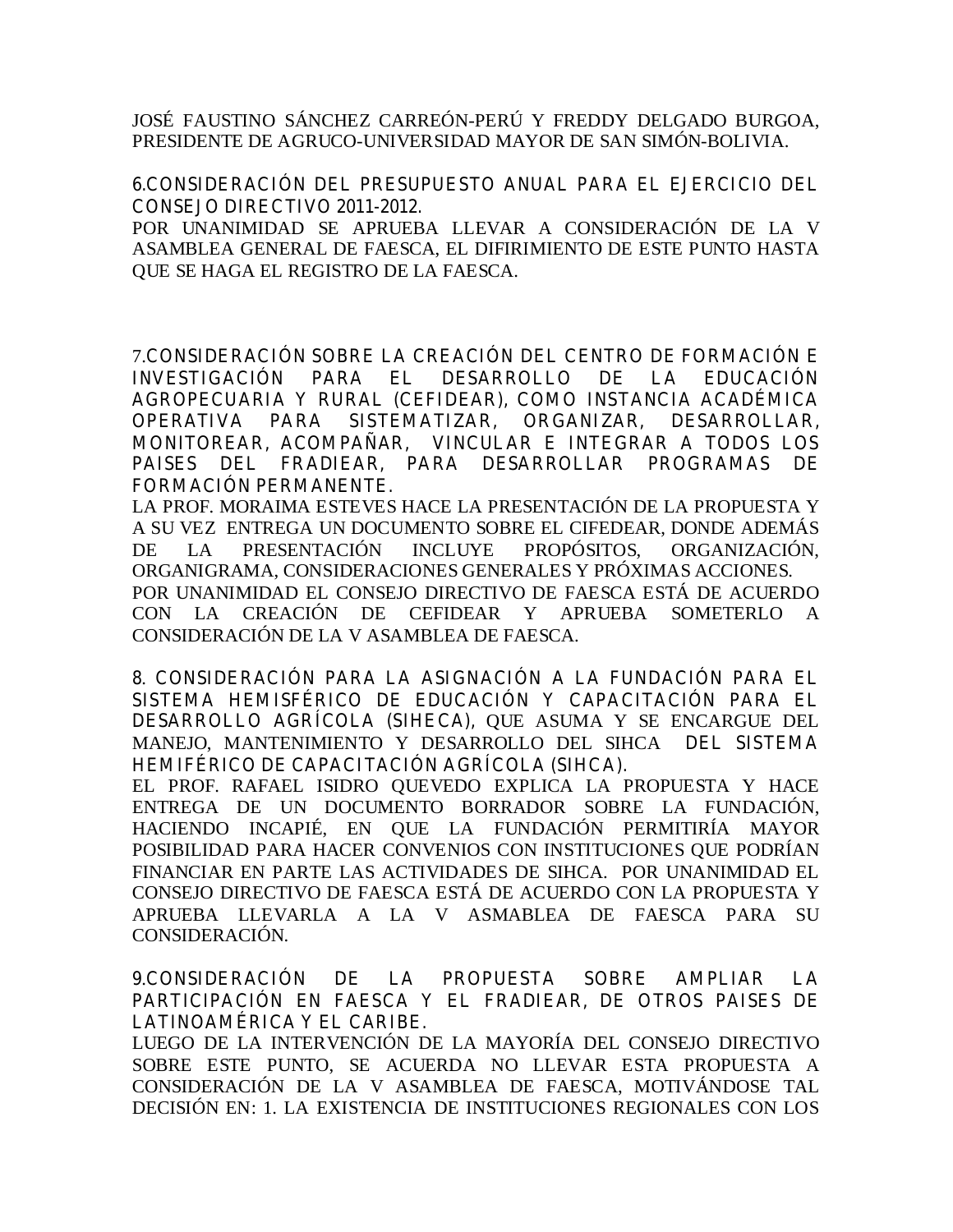MISMOS PROPÓSITOS DEL FRADIEAR, COMO SON LOS FOROS MERCOSUR, CACHE Y CCSUCA, QUE AGRUPAN A REGIONES DE LATINOAMÉRICA Y EL CARIBE Y 2. LA POSIBILIDAD DE INVITARLOS A PARTICIPAR EN EL FRADIEAR, CON LA FINALIDAD DE INTERCAMBIAR EXPERIENCIAS Y FORTALECER LAZOS DE TRABAJO CONJUNTO.

### 10.REVISAR Y CONSIDERAR EL TRABAJO DE LAS MESAS TÉCNICAS.

DISCUTIDO ESTE PUNTO, EL CONSEJO DIRECTIVO PROPONE LLEVAR A LA V ASAMBLEA FAESCA, LA SIGUIENTE PROPUESTA: DEBIDO A LA DIFICULTAD QUE HA PRESENTADO EL SEGUIMIENTO Y EVALUACIÓN DEL TRABAJO DE LAS MESA TÉCNICAS DEL FRADIEAR, EL CONSEJO DIRECTIVO PROPONE QUE EL CIFIDEAR, SE ENCARGUE DE REVISAR Y ANALIZAR LO QUE SE HA HECHO HASTA EL XI FRADIEAR, ELABORANDO UN NUEVO PLAN DE TRABAJO Y EJECUCIÓN DEL MISMO, PREVIA PRESENTACIÓN AL CONSEJO DIRECTIVO DE FAESCA. ASIMISMO, DEBE CONSTRUIR UNA BASE DE DATOS CON TODOS LOS ESPECIALISTAS POR TEMA QUE HAN PARTICIPADO EN LAS MESA TECNICAS DE LAS REUNIONES DEL FRADIEAR HASTA LA PRESENTE FECHA, CON LA FINALIDAD DE CONSTITUIR CON ELLOS LOS EQUIPOS HUMANOS PARA EL DESARROLLO Y EVALUACIÓN DEL NUEVO PLAN DE TRABAJO.

### 11.INFORME SOBRE LOS CONVENIOS CON APLU (NASULGC) Y AMEAS

EL PROF. FABIO LEYVA INFORMA QUE EL CONVENIO CON APLU FENECIÓ. EN CUANTO AL CONVENIO CON AMEAS, SE LE PROPONDRÁ A LA V ASAMBLEA DE FAESCA, QUE AUTORICE AL PRESIDENTE DE FAESCA PARA QUE LES DIRIJA UNA CORRESPONDENCIA, CON LA FINALIDAD DE REACTIVAR EL CONVENIO EXISTENTE CON ELLOS. IGUALMENTE, SE PROPONE REALIZAR ACERCAMIENTOS CON LAS OTRAS FORMAS DE ORGANIZACIÓN QUE TIENEN LOS MISMOS FINES E INTERESES RELACIONADOS A LAS CIENCIAS AGRARIAS.

#### 12.VARIOS.

1. SE LE DA UN DERECHO DE PALABRA AL PROF. RICARDO TURBAY LOOR, DE LA UNIVERSIDAD LAICA ELOY ALFARO DE MANABÍ. EL PROF. TURBAY INFORMA, DEL INTERÉS DE LAS AUTORIDADES DE SU UNIVERSIDAD, PARA QUE EL XII FRADIEAR SE REALICE EN LA CIUDAD DE MANTA – ECUADOR, PARTICIPANDO SU INSTITUCIÓN COMO ANFITRIONA DEL EVENTO. MANIFIESTA QUE LA CIUDAD DE MANTA ESTÁ BIEN UBICADA, ES PATRIMONIO HISTÓRICO DE LA HUMANIDAD Y CUENTA CON SUFICIENTE INFRAESTRUCTURA HOTELERA Y TURÍSTICA, DE ALLÍ QUE SOLICITA OFICIALMENTE AL CONSEJO DIRECTIVO QUE LLEVE LA PROPUESTA A LA V ASAMBLEA DE FAESCA.

2. EL PROF. OSWALDO CASTILLO, EXPONE QUE VARIOS CONSEJEROS HAN MANIFESTADO DURANTE EL DESARROLLO DE LA REUNIÓN, LA POSIBILIDAD DE QUE EL FRADIEAR SE REALICE CADA DOS (02) AÑOS, MOTIVADO A QUE CONSIDERAN QUE CADA AÑO SE HACE MUY DIFICIL PARA SU ORGANIZACIÓN Y PRODUCTIVIDAD DEL MISMO, PREGUNTA SI TODOS LOS CONSEJROS ESTÁN DE ACUERDO PAARA SER LLEVADA ESA PROPUESTA A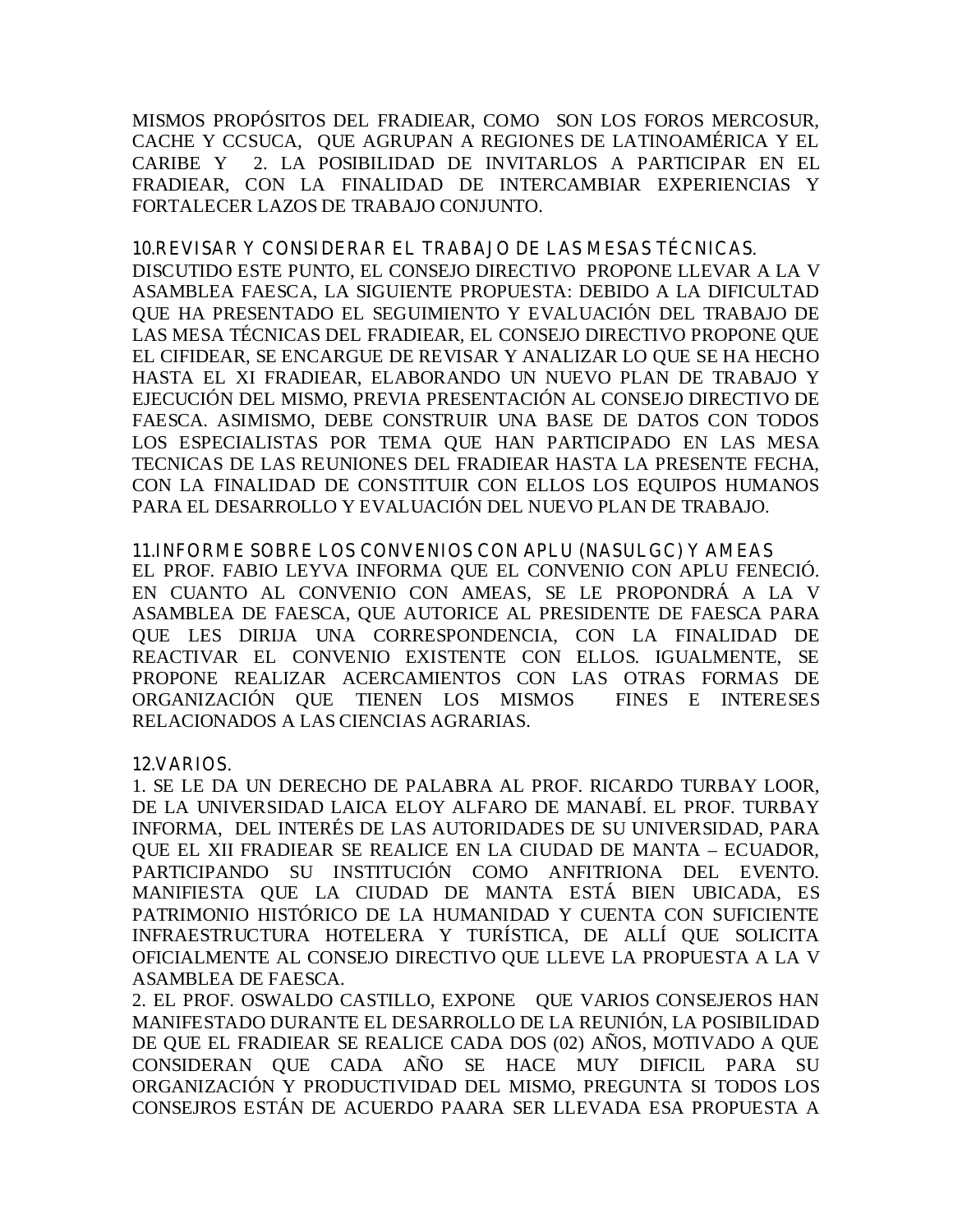LA V ASAMBLEA DE FAESCA. POR UNANIMIDAD, LOS CONSEJEROS ESTÁN DE ACUERDO EN QUE SE REALICE CADA DOS (02) AÑOS Y QUE SE LLEVADA LA PROPUESTA A CONSIDERACIÓN DE LA ASAMBLEA. LA MOTIVACIÓN DE DICHA PROPUESTA ES DARLE MAYOR TIEMPO A LOS PAÍSES ANFITRIONES PARA LA ORGANIZACIÓN Y BÚSQUEDA DE FINANCIAMIENTO. ASIMISMO, TENER UNA MAYOR PRODUCTIVIDAD DE TRABAJOS Y EXPERIENCIAS A PRESENTAR EN LAS MESAS TÉCNICAS.

NO HABIENDO MÀS NADA QUE TRATAR FINALIZA LA REUNIÒN DEL CONSEJO DIRECTIVO A LAS 18:00h. DEL DÌA 19 DE OCTUBRE DE 2011..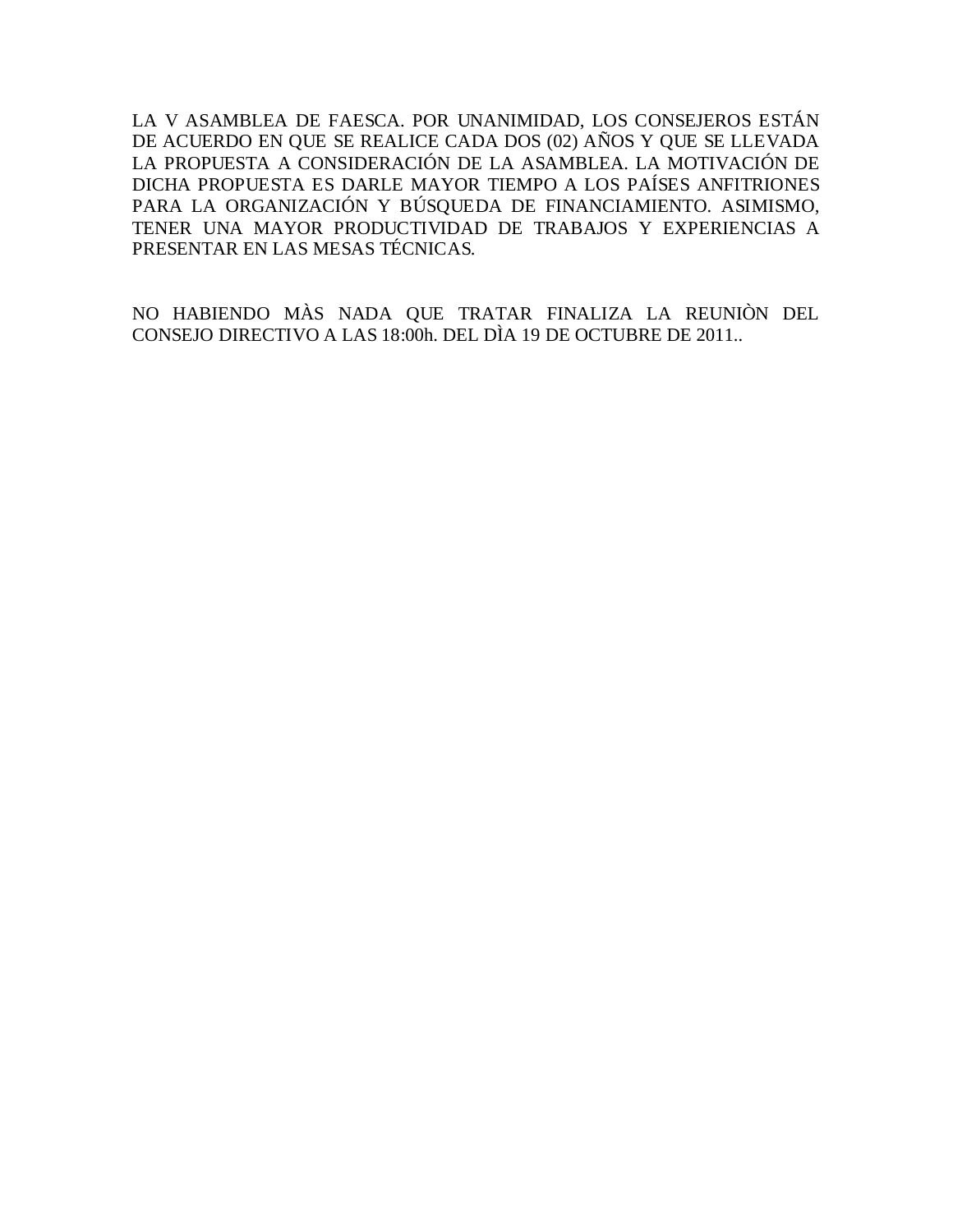

FEDERACIÓN ANDINA DE ASOCIACIONES DE EDUCACIÓN SUPERIOR EN CIENCIAS AGRARIAS Y AFINES

# ACTA DE LA V ASAMBLEA ORDINARIA DE LA FEDERACIÓN ANDINA DE EDUCACIÓN SUPERIOR EN CIENCIAS AGRARIAS Y AFINES (FAESCA). GUANARE 20 DE OCTUBRE DE 2011.

# 1. QUORUM E INSTALACIÓN DE LA ASAMBLEA:

EN LA CIUDAD DE GUANARE-VENEZUELA, A LOS 20 DÍAS DEL MES DE OCTUBRE DE 2011, SIENDO LAS 16:00 HORAS, SE REUNIERON EN LAS INSTALACIONES DEL VICERRECTORADO DE PRODUCCIÓN AGRÍCOLA, DE LA UNIVERSIDAD NACIONAL EXPERIMENTAL DE LOS LLANOS "EZEQUIEL ZAMORA", LOS INTEGRANTES DE LA ASAMBLEA DE LA FEDERACIÓN ANDINA DE ASOCIACIONES DE EDUCACIÓN SUPERIOR EN CIENCIAS AGRARIAS Y AFINES (FAESCA). ESTANDO PRESENTES:

POR ECUADOR: SEÑOR CÉSAR QUEZADA ABAD, PRESIDENTE DE FAESCA, SEÑOR JOSÉ PALADINESS ROMERO, SEÑOR RICARDO TURBAY LOOR, SEÑOR EDGAR BENITEZ GONZÁLEZ Y SEÑOR VICTOR ROMÁN , TODOS EN REPRESENTACIÓN DEL CONCEJO NACIONAL DE FACULTADES DE CIENCAS AGROPECUARIAS DEL ECUADOR (CONCAF).

PRESIDENTE HONORARIO: SEÑOR RAFAEL ISIDRO QUEVEDO CAMACHO, DE NACIONALIDAD VENEZOLANA.

POR VENEZUELA: SEÑOR JOSÉ M. RODRÍGUEZ, SEÑOR RAFAEL IZARRA, SEÑOR DARÍO GARAY JEREZ, SEÑOR WILLIAM ZAMBRANO Y SEÑORA MORAIMA ESTEVES, TODOS EN REPRESENTACIÓN DE LA ASOCIACIÓN DE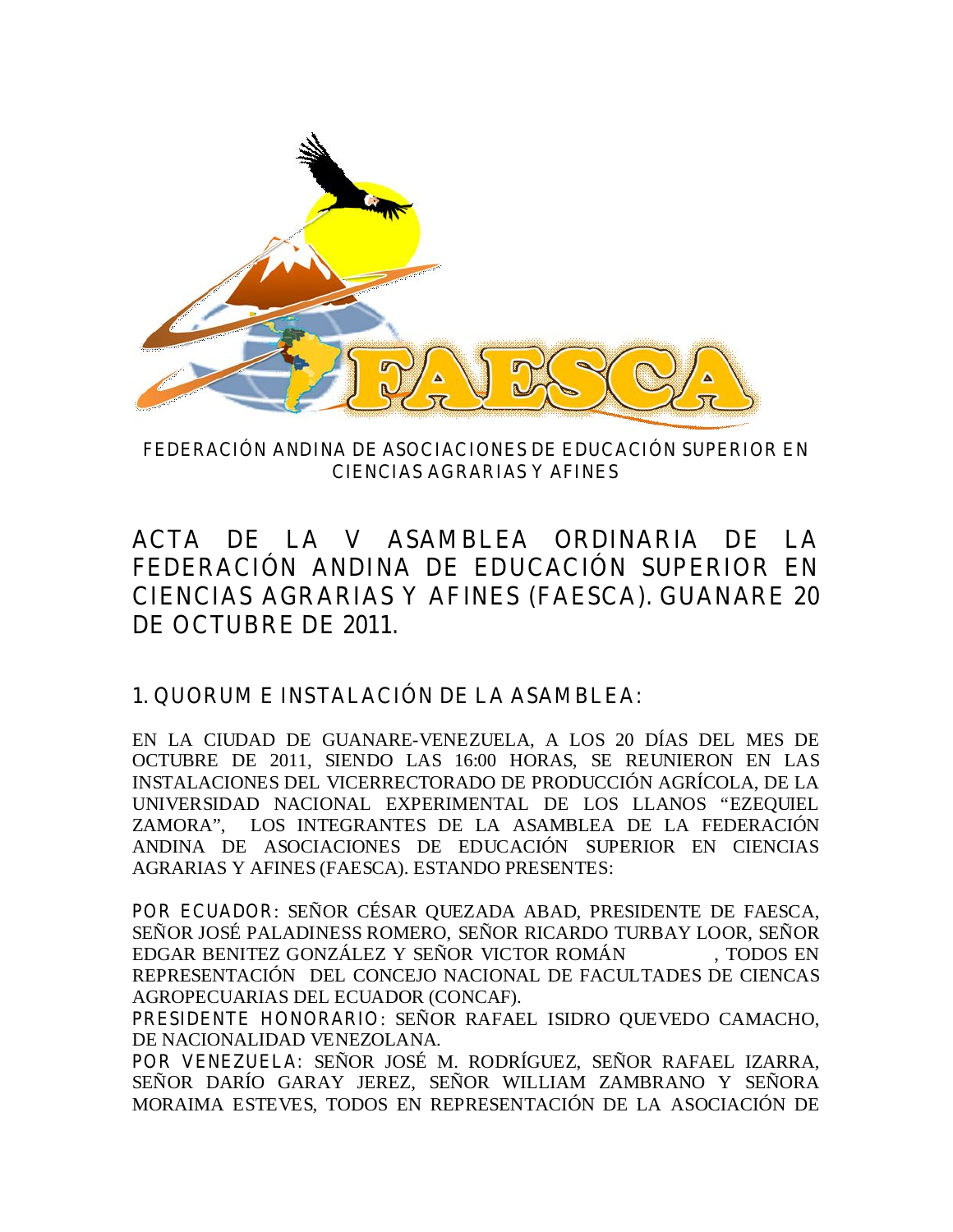FACULTADES DE CIENCIAS DEL AGRO, MAR, AMBIENTE Y FORESTAL DE VENEZUELA (AFCAMAR).

POR COLOMBIA: SEÑORA LIBIA ELSY GUZMAN, SEÑOR FABIO LEIVA BARON Y SEÑOR WILSON GONZÁLEZ, TODOS EN REPRESENTACIÓN DE LA ASOCIACIÓN COLOMBIANA DE FACULTADES DE INGENIERÍA AGRONÓMICA (ACOFIA)

POR PERÚ: CÉSAR GALLEGOS SOLÍS, EN REPRESENTACIÓN DE LA ASOCIACIÓN PERUANA DE FACULTADES AGRARIAS (APFA).

SECRETARIO TÉCNICO: SEÑOR OSWALDO CASTILLO.

# 2. DESARROLLO DE LOS PUNTOS DE LA AGENDA DEL DÍA:

### 1. CONSIDERACIÓN DE LA AGENDA

EL PRESIDENTE DE LA FAESCA DA LECTURA A LA AGENDA DEL DÍA, CONTENTIVA DE LOS SIGUIENTES PUNTOS:

1. CONSIDERACIÓN DE LA AGENDA DEL DÍA.

2. CONSIDERACIÓN DEL INFORME DE GESTIÓN DE LA PRESIDENCIA DE FAESCA, PERÍODO 2009-2011, AVALADO POR EL CONSEJO DIRECTIVO DE LA FAESCA.

3. REVISIÓN Y CONSIDERACIÓN DEL PRESUPUESTO 2009-2011.

4. CONSIDERACIÓN DEL PRESUPUESTO ANUAL PRESENTADO POR EL CONSEJO DIRECTIVO, PARA EL PERÍODO 2011-2012.

5. CONSIDERACIÓN DE LA PROPUESTA SOBRE MODIFICACIÓN Del ARTÍCULO 38 DE LOS ESTATUTOS DE LA FAESCA, EL CUAL ESTÁ RELACIONAADO CON "CALIDAD DE LOS MIEMBROS ACTIVOS EN EL CONSEJO DIRECTIVO".

6. CONSIDERACIÓN SOBRE LA CREACIÓN DEL CENTRO DE FORMACIÓN E INVESTIGACIÓN PARA EL DESARROLLO DE LA EDUCACIÓN AGROPECUARIA Y RURAL (CEFIDEAR), PROPUESTO POR EL NÚCLEO DE DECANOS DE LAS CIEMCIAS DEL AGRO, MAR, FORESTAL Y AMBIENTE DE VENEZUELA, COMO INSTANCIA ACADÉMICA OPERATIVA PARA SISTEMATIZAR, ORGANIZAR, DESARROLLAR, MONITOREAR, ACOMPAÑAR, VINCULAR E INTEGRAR A TODOS LOS PAISES DEL FRADIEAR, PARA DESARROLLAR PROGRAMAS DE FORMACIÓN PERMANENTE.

7. CONSIDERACIÓN PARA ASIGNAR A LA FUNDACIÓN PARA EL SISTEMA HEMISFÉRICO DE EDUCACIÓN Y CAPACITACIÓN PARA EL DESARROLLO AGRÍCOLA (FUNDACIÓN SIHECA), LA RESPONSABILIDAD DE MAANTENER Y DESARROLLAR EL SIHCA.

8. CONSIDERACIÓN SOBRE EL TRABAJO DESARROLLADO POR LA MESAS TÉCNICAS DEL FRADIEAR.

9. CONSIDERACIÓN SOBRE INFORME DE LOS CONVENIOS CON APLU (NASULGC) Y AMEAS.

10. CONSIDERACIÓN DE LA PROPUESTA POR PARTE DEL PROFESOR RICARDO TURBAY LOOR, DE LA UNIVERSIDAD LAICA ELOY ALFARO DE MANABÍ,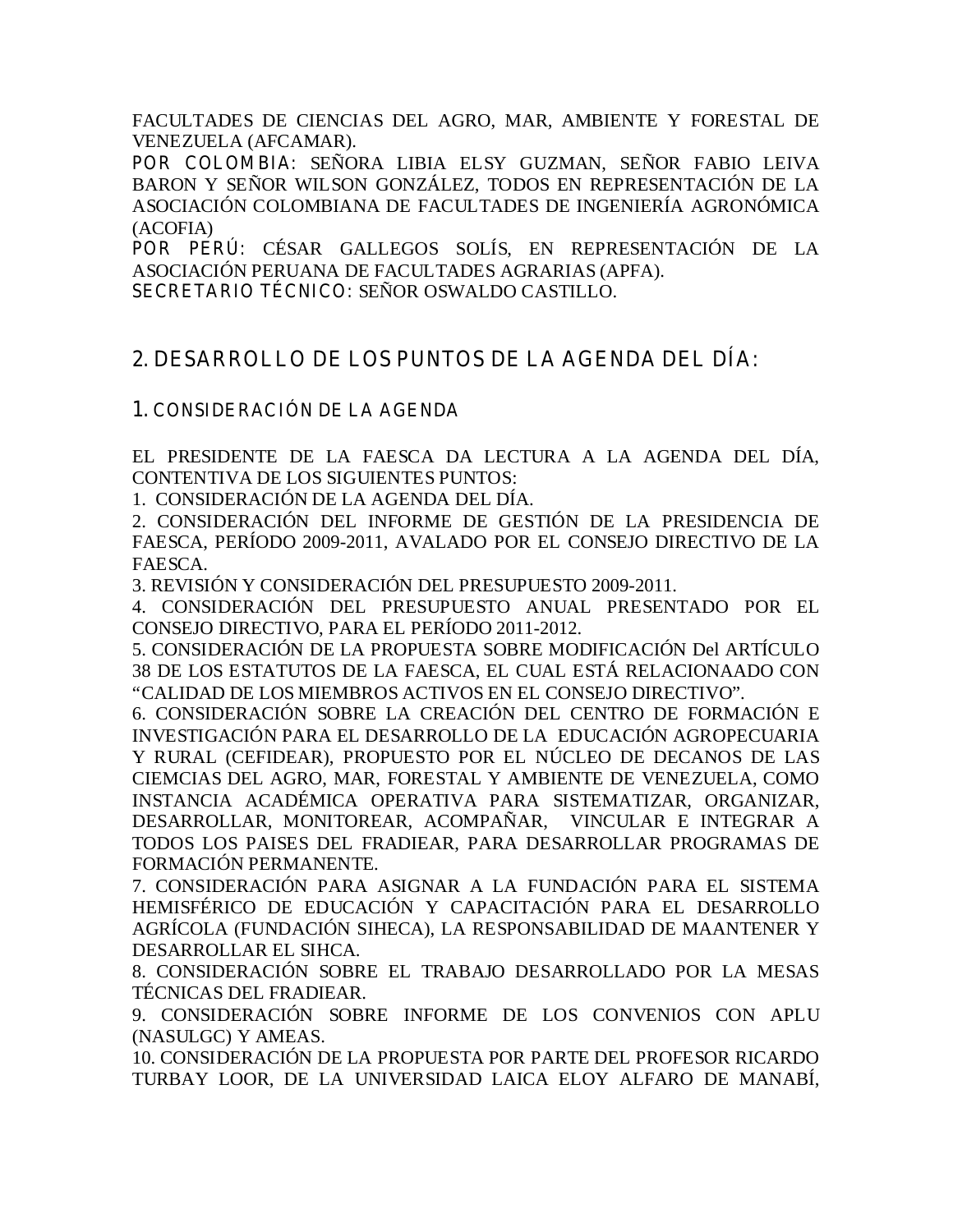SOLICITANDO LA REAALIZACIÓN DEL XII FRADIEAR, EN LA CIUDAD DE MANTA, ECUADOR.

11. CONSIDERACIÓN DE LA PROPUESTA SOBRE LA REALIZACIÓN DE LOS PRÓXIMOS FRADIEAR, CADA DOS (02) AÑOS.

12. CONFORMACIÓN DEL NUEVO CONSEJO DIRECTIVO DE LA FAESCA, PERÍODO 2011-2013, DE ACUERDO A LO ESTABLECIDO EN LOS ESTATUTOS DE FAESCA.

13. VARIOS.

UNA VEZ LEIDA LA AGENDA DEL DÍA, EL PRESIDENTE DE LA FAESCA SOMETE A CONSIDERACIÓN LA MISMA, APROBÁNDOSE POR UNANIMIDAD.

### 2. CONSIDERACIÓN DEL INFORME DE GESTIÓN DE LA PRESIDENCIA DE FAESCA, PERÍODO 2009-2011, AVALADO POR EL CONSEJO DIRECTIVO DE LA FAESCA

SE SOMETE A CONSIDERACIÓN DE LA ASAMBLEA, EL INFORME PRESENTADO POR EL PROF. CÉSAR QUEZADA ABAD, PRESIDENTE DE FAESCA EN REUNIÓN DEL CONSEJO DIRECTIVO, REALIZADO EN FECHA, 19 DE OCTUBRE DE 2011. AL RESPECTO EL PROFESOR QUEZADA INFORMÓ: "QUE LUEGO DEL PROCESO DE TRANSICIÓN DONDE EL PROF. VICTOR HIDALGO ENTREGA A SU PERSONA LA PRESIDENCIA DE FAESCA, LAS NUEVAS POLÍTICAS DEL ESTADO ECUATORIANO LLEVARON A UN PROCESO DE RELIGITIMACIÓN DEL CONSEJO NACIONAL DE FACULTADES DE CIENCIAS AGROPECUARIAS (CONFCA), EL CUAL DURÓ ALREDEDOR DE AÑO Y MEDIO, IMPIDIENDO UN EJERCICIO NORMAL EN SUS FUNCIONES COMO PRESIDENTE DE FAESCA. IGUALMENTE, MANIFIESTA QUE HACE APROXIMADAMENTE TRES MESES ATRÁS, FUE RECONOCIDO EL CONFCA POR EL MINISTERIO DE EDUCACIÓN DEL ECUADOR, PROCEDIENDO DE INMEDIATO EL MISMO, A CONVOCAR EL CAPÍTULO ECUATORIANO DEL FRADIEAR, INICIÁNDOSE UN PROCESO DE COMUNICACIÓN CON LOS DEMÁS MIEMBROS DE FAESCA, QUE CULMINÓ CON LA PARTICIPACIÓN DE UNA DELEGACIÓN ECUATORIANA EN EL XI FRADIEAR EN GUANARE – VENEZUELA, 2011". LUEGO DE LA INFORMACIÓN, LA ASAMBLEA APRUEBA POR UNANIMIDAD EL INFORME.

### 3. REVISIÓN Y CONSIDERACIÓN DEL PRESUPUESTO 2009-2011.

CON RESPECTO A ESTE PUNTO, SE LE INFORMA A LA ASAMBLEA QUE EL PRESUPUESTO 2009-2011, NO FUE EJECUTADO, DEBIDO A QUE NO SE REALIZÓ EL REGISTRO DE LA FAESCA EN LA CIUDAD DE LIMA Y POR LO TANTO LAS DIFERENTES ASOCIACIONES, FEDERACIONES Y NÚCLEOS PERTENECIENTES A LOS PAÍSES QUE CONFORMAN LA FAESCA, NO PUDIERON DEPOSITAR LAS CUOTAS FINANCIERAS ANUALES ACORDADAS.

### 4. CONSIDERACIÓN DEL PRESUPUESTO ANUAL PRESENTADO POR EL CONSEJO DIRECTIVO, PARA EL PERÍODO 2011-2012.

SE APRUEBA QUE EL PRESUPUESTO ANUAL PARA EL PERÍODO 2011-2013, QUEDA PENDIENTE HAASTA TANTO SE RESUELVA EL PUNTO DEL REGISTRO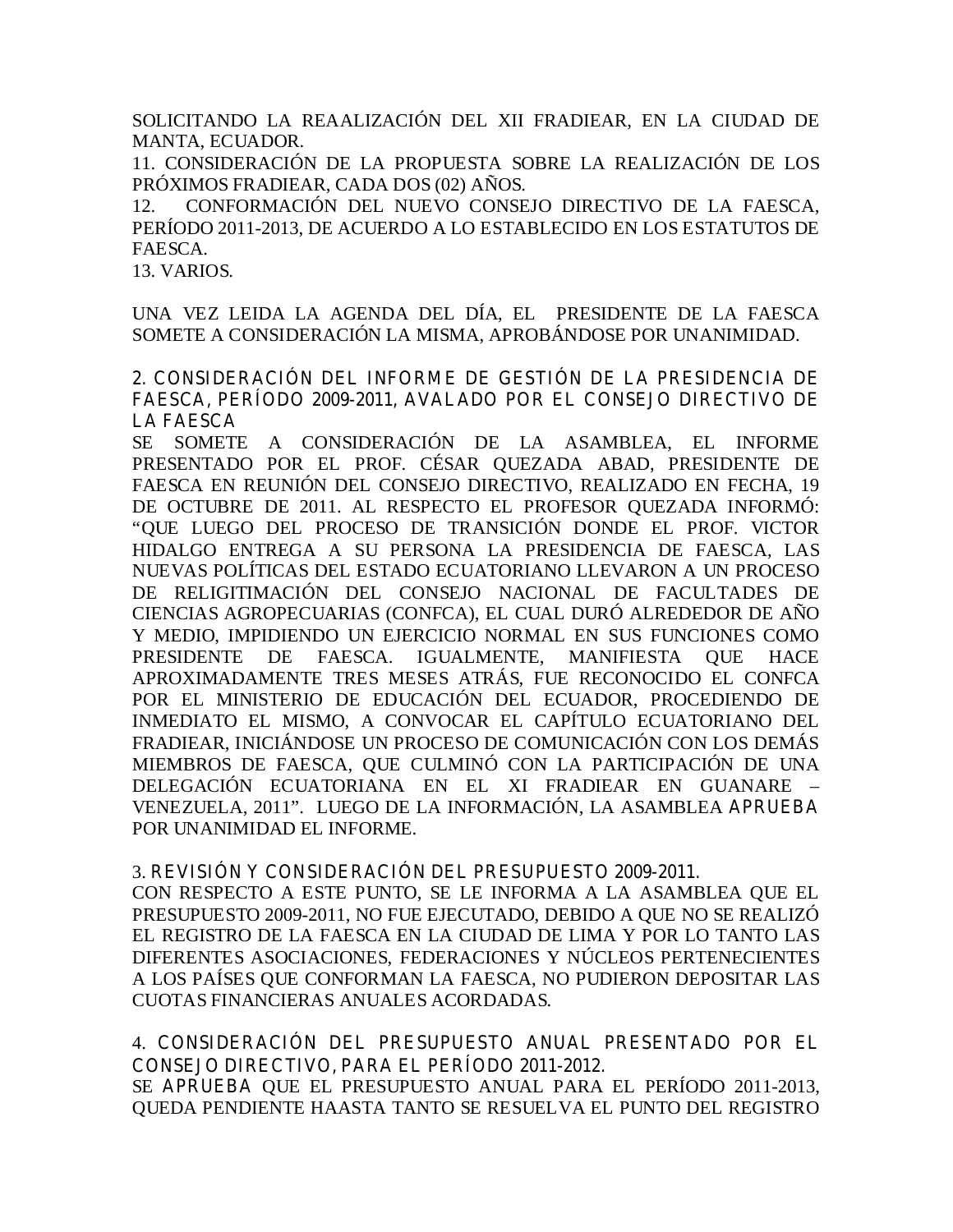PÚBLICO DE LA FAESCA. EN ESTE PUNTO LA ASAMBLEA RETOMA Y DISCUTE NUEVAMENTE SOBRE EL REGISTRO PÚBLICO DE LA FAESCA, EN VISTA DE QUE NO SE TIENE INFORMACIÓN AL RESPECTO POR PARTE DEL PROF. MANUEL CANTO, A QUIEN LA IV ASAMBLEA DE FAESCA EN GUAYAQUIL LE DIO EL MANDATO DE REALIZAR DICHO TRÁMITE EN LIMA. EL SECRETARIO TÉCNICO INFORMA SOBRE LA REUNIÓN QUE TUVIERON CON EL ABOGADO DE LA UPEL, DE ACUERDO A LO APROBADO EN EL CONSEJO DIRECTIVO REALIZADO EL 19 DE OCTUBRE DE 2011, EN DONDE EL ABOGADO REVISÓ LA SITUACIÓN DEL REGISTRO Y MANIFESTÓ QUE SI ES FACTIBLE REALIZAR EL REGISTRO EN VENEZUELA. UNA VES DISCUTIDO AMPLIAMENTE EL PUNTO, LA ASAMBLEA APRUEBA QUE DICHO REGISTRO SE REALICE EN VENEZUELA, DELEGANDO A LA PROFESORA MORAIMA VICTOTIA ESTEVES GONZÁLEZ, C.I.: 5.596.653, PARA QUE REALICE LOS TRÁMITES RESPECTIVOS EN COORDINACIÓN CON EL PROFESOR RAFAEL ISIDRO QUEVEDO, C.I.: 2.503.469.

### 5. CONSIDERACIÓN DE LA PROPUESTA SOBRE MODIFICACIÓN DEL ARTÍCULO 38 DE LOS ESTATUTOS DE LA FAESCA, EL CUAL ESTÁ RELACIONADO CON "CALIDAD DE LOS MIEMBROS ACTIVOS EN EL CONSEJO DIRECTIVO".

SE LE EXPLICA A LA ASAMBLEA LA NECESIDAD DE MODIFICACIÓN DEL MENCIONADO ARTÍCULO Y SE SOMETE A CONSIDERACIÓN DE LA MISMA LA PROPUESTA DE MODIFICACIÓN DISCUTIDA EN LA REUNIÓN DEL CONSEJO DIRECTIVO REALIZADO EL DÍA 19 DE OCTUBRE DE 2011, EN LA CIUDAD DE GUANARE, LA CUAL SE CITA TEXTUELMENTE: ARTÍCULO 38: CALIDAD DELOS MIEMBROS ACTIVOS EN EL CONSEJO DIRECTIVO.--- PARA SER MIEMBRO DEL CONSEJO DIRECTIVO, SE REQUIERE SER MIEMBRO ASOCIADO ACTIVO DE LA ASOCIACIÓN, QUE GOCE DE TODOS SUS DERECHOS Y QUE SEA NOMBRADO POR LA ASAMBLEA

GENERAL…………………………………………………………

LOS MIEMBROS DEL CONSEJO DIRECTIVO PUEDEN SER LOS PRESIDENTES DE LAS ASOCIACIONES Y CONSEJOS NACIONALES, LOS DECANOS O EXDECANOS POR LO TANTO, CUANDO POR ALGÚN MOTIVO UN PRESIDENTE, DECANO O DIRECTOR DE ESCUELA DE POSTGRADO, CONSEJOS NACIONALES O ASOCIACIONES CESE EN FORMA TEMPORAL O PERMANENTE EN SUS FUNCIONES HA DE SER SUSTITUIDO EN EL CONSEJO DIRECTIVO DE FAESCA POR: EN EL CASO DEL PRESIDENTE SE HARÁ EN EL SIGUIENTE ORDEN DE PRIORIDAD: PRESIDENTE HONORARIO DE FAESCA, EL (LA) COORDINADOR(A) DEL COMITÉ ASESOR PERMANENTE DE FAESCA Y SECRETARIO(A) TÉCNICO(A) DE FAESCA Y EN EL CASO DE LOS VICEPRESIDENTES, SI EL CESE ES PERMANENTE SERA SUSTITUIDO POR EL REPRESENTANTE SUCESOR Y SI EL CESE ES TEMPORAL SERÁ SUSTITUIDO POR EL EXDECANO O PROFESOR EN QUIEN EL DELEGUE……………………… EN ESTE PUNTO, TAMBIÉN SE LE PROPONE A LA SAMBLEA LO ACORDADO POR EL CONSEJO DIRECTIVO REALIZADO EL DÍA 19 DE OCTUBRE DE 2011, EN LA CIUDAD DE GUANARE, SOBRE LA CONFORMACIÓN DEL NUEVO COMITÉ

ASESOR PERMANENTE DE LA FAESCA, EL CUAL QUEDARÍA CONFORMADO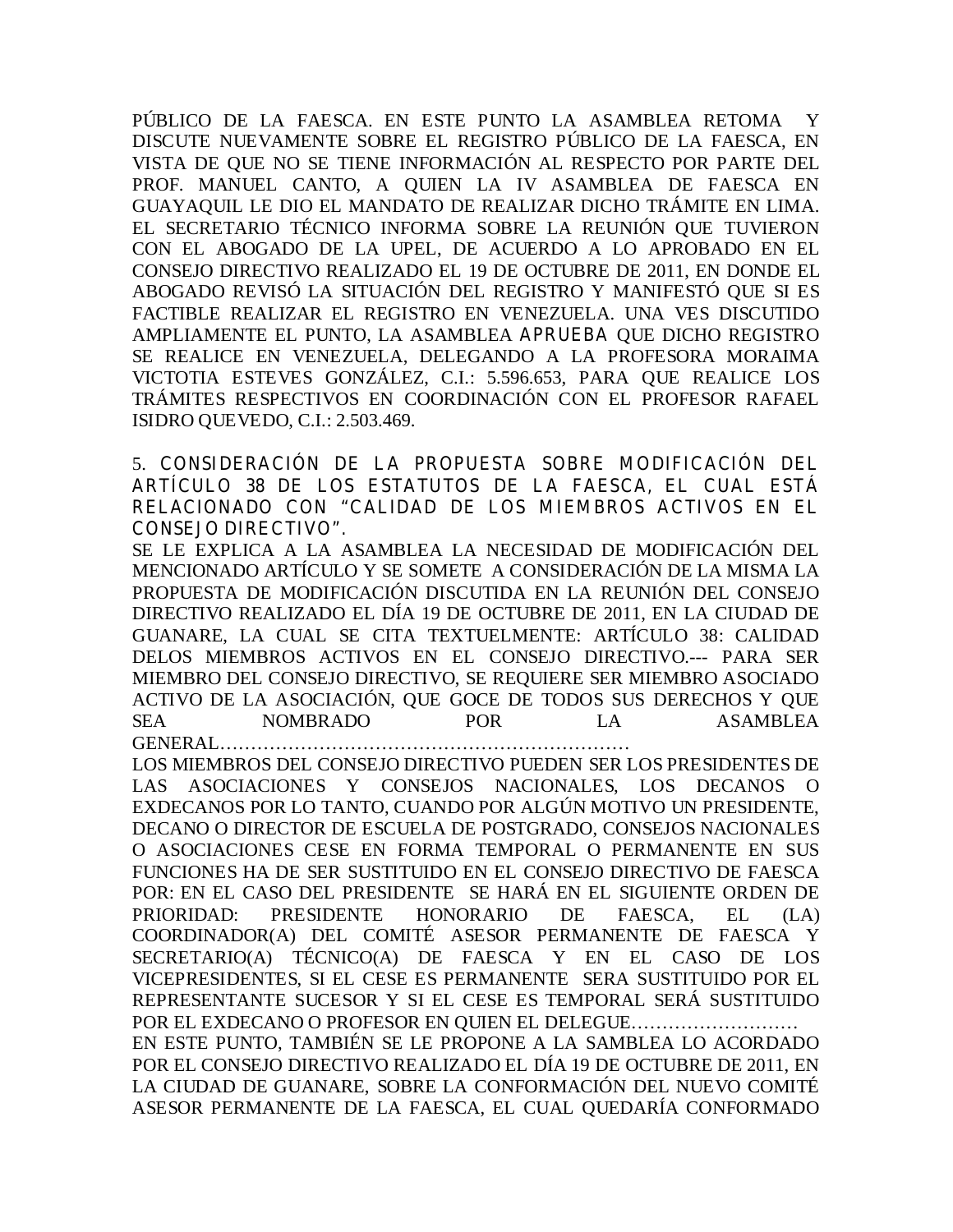POR: MORAIMA ESTEVES (COORDINADORA), VICERRECTORA DE INVESTIGACIÓN Y POSTGRADO DE LA UNIVERSIDAD PEDAGÓGICA LIBERTADOR DE VENEZUELA, FABIO LEIVA, EX DECANO DE LA FACULTAD DE AGRONOMÍA DE LA UNIVERSIDAD NACIONAL DE COLOMBIA, JOSÉ PALADINES, PROFESOR DE LA UNIVERSIDAD TÉCNICA DE MACHALA-ECUADOR Y CÉSAR GALLEGOS, PROFESOR DE LA UNIVERSIDAD NACIONAL JOSÉ FAUSTINO SÁNCHEZ CARREÓN-PERÚ Y FREDDY DELGADO BURGOA, PRESIDENTE DE AGRUCO-UNIVERSIDAD MAYOR DE SAN SIMÓN-BOLIVIA L . AL FINAL LA ASAMBLEA **APRUEBA** POR UNANIMIDAD LA MODICFICACIÓN DEL ARTÍCULO 38 DE LOS ESTATUTOS DE LA FAESCA Y LA CONFORMACIÓN DEL NUEVO COMITÉ ASESOR PERMANENTE DDE LA FAESCA.

6. CONSIDERACIÓN SOBRE LA CREACIÓN DEL CENTRO DE FORMACIÓN E INVESTIGACIÓN PARA EL DESARROLLO DE LA EDUCACIÓN AGROPECUARIA Y RURAL (CEFIDEAR), PROPUESTO POR EL NÚCLEO DE DECANOS DE LAS CIENCIAS DEL AGRO, MAR, FORESTAL Y AMBIENTE DE VENEZUELA, COMO INSTANCIA ACADÉMICA OPERATIVA PARA SISTEMATIZAR, ORGANIZAR, DESARROLLAR, MONITOREAR, ACOMPAÑAR, VINCULAR E INTEGRAR A TODOS LOS PAISES DEL FRADIEAR, PARA DESARROLLAR PROGRAMAS DE FORMACIÓN PERMANENTE.

LA PROF. MORAIMA ESTEVES HACE LA PRESENTACIÓN DE LA PROPUESTA A LA ASAMBLEA Y A SU VEZ ENTREGA A CADA PAÍS UN DOCUMENTO SOBRE EL CIFEDEAR, DONDE ADEMÁS DE LA PRESENTACIÓN INCLUYE PROPÓSITOS, ORGANIZACIÓN, ORGANIGRAMA, CONSIDERACIONES GENERALES Y PRÓXIMAS ACCIONES. UNA VEZ PRESENTADA LA PROPUESTA Y REVISADO EL DOCUMENTO , EL PROFESOR CÉSAR QUEZADA PROPONE EN REALACIÓN A LAS CONSIDERACIONES GENERALES CONTENTIVAS EN EL DOCUMENTO, ELIMINAR EL ITEM 2 YA QUE, NO TIENE SENTIDO EN RAZÓN DE QUE EL FRADIEAR SE REALIZA CADA 2 AÑOS. EL PROFESOR FABIO LEIVA MANIFIESTA LA IMPORTANCIA DE LA CREACIÓN DEL CEFIDEAR, PARA HACERLE SEGUIMIENTO AL TRABAJO DEL FRADIEAR. AL FINAL DE LA DISCUSIÓN, LA ASMABLEA APRUEBA POR UNANIMIDAD LA CREACIÓN DEL CEFIDEAR Y EL RESPECTIVO DOCUMENTO, CON LA ELIMINACIÓN DEL ITEM 2, DE LAS CONSIDERACIONES GENERALES.

7. CONSIDERACIÓN PARA ASIGNAR A LA FUNDACIÓN PARA EL SISTEMA HEMISFÉRICO DE EDUCACIÓN Y CAPACITACIÓN PARA EL DESARROLLO AGRÍCOLA (FUNDACIÓN SIHECA), LA RESPONSABILIDAD DE QUE ASUMA Y SE ENCARGUE DEL MANEJO, MANTENIMIENTO Y DESARROLLO DEL SISTEMA HEMISFERICO DE CAPACITACION PARA EL DESARROLLO AGRICOLA (SIHCA).

EL PROF. RAFAEL ISIDRO QUEVEDO EXPLICA LA PROPUESTA A LA ASAMBLEA Y HACE ENTREGA DE UN DOCUMENTO BORRADOR SOBRE LA FUNDACIÓN Y SU FUNCIONAMIENTO, HACIENDO INCAPIÉ, EN QUE LA FUNDACIÓN PERMITIRÍA MAYOR POSIBILIDAD PARA HACER CONVENIOS CON INSTITUCIONES QUE PODRÍAN FINANCIAR EN PARTE LAS ACTIVIDADES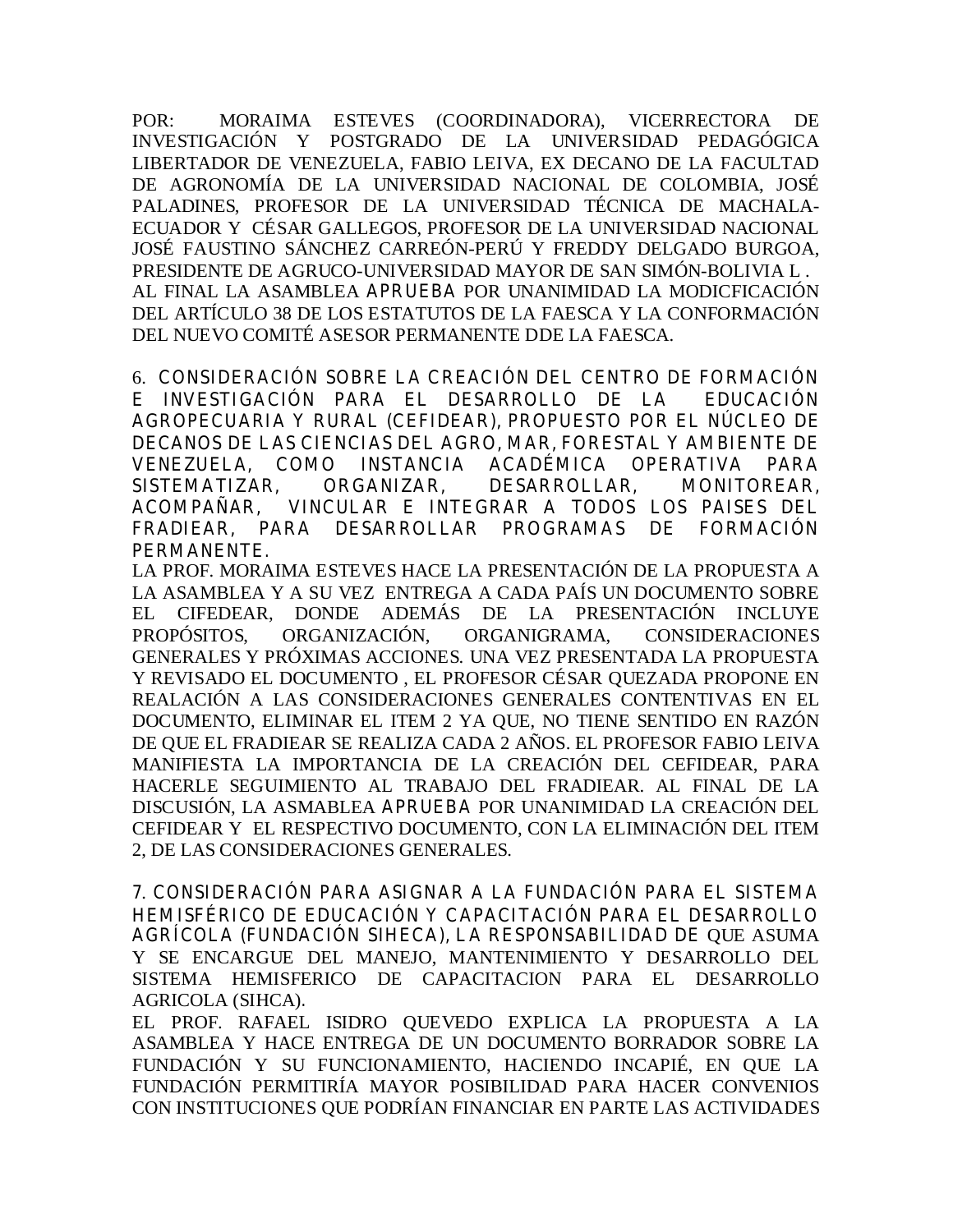DE SIHCA. LA ASAMBLEA APRUEBA POR UNANIMIDAD QUE LA FUNDACION SIHECA ASUMA Y SE ENCARGUE DEL MANEJO, MANTENIMIENTO Y DESARROLLO DEL SIHCA.

### 8. CONSIDERACIÓN SOBRE EL TRABAJO DESARROLLADO POR LA MESAS TÉCNICAS DEL FRADIEAR.

SOBRE ESTE PUNTO, EL CONSEJO DIRECTIVO PROPONE A LA ASAMBLEA EL SIGUIENTE PLANTEAMIENTO: DEBIDO A LA DIFICULTAD QUE HA PRESENTADO EL SEGUIMIENTO Y EVALUACIÓN DEL TRABAJO DE LAS MESAS TÉCNICAS DEL FRADIEAR, SE PROPONE QUE EL CIFIDEAR, SE ENCARGUE DE REVISAR Y ANALIZAR LO QUE SE HA HECHO HASTA EL XI FRADIEAR, ELABORANDO UN NUEVO PLAN DE TRABAJO Y EJECUCIÓN DEL MISMO, PREVIA PRESENTACIÓN AL CONSEJO DIRECTIVO DE FAESCA. ASIMISMO, DEBE CONSTRUIR UNA BASE DE DATOS CON TODOS LOS ESPECIALISTAS POR TEMA QUE HAN PARTICIPADO EN LAS MESAS TÉCNICAS DE LAS REUNIONES DEL FRADIEAR HASTA LA PRESENTE FECHA, CON LA FINALIDAD DE CONSTITUIR CON ELLOS LOS EQUIPOS HUMANOS PARA EL DESARROLLO Y EVALUACIÓN DEL NUEVO PLAN DE TRABAJO. LA ASAMBLEA APRUEBA POR UNANIMIDAD EL PLANTEAMIENTO PRESENTADO.

### 9. CONSIDERACIÓN SOBRE INFORME DE LOS CONVENIOS CON APLU (NASULGC) Y AMEAS.

EL PROF. FABIO LEYVA INFORMA A LA ASAMBLEA QUE EL CONVENIO CON APLU FENECIÓ. EN CUANTO AL CONVENIO CON AMEAS, SE LE PROPONE A LA ASAMBLEA DE FAESCA, QUE AUTORICE AL PRESIDENTE DE FAESCA PARA QUE LES DIRIJA UNA CORRESPONDENCIA, CON LA FINALIDAD DE REACTIVAR EL CONVENIO EXISTENTE CON ELLOS. IGUALMENTE, SE PROPONE REALIZAR ACERCAMIENTOS CON LAS OTRAS FORMAS DE ORGANIZACIÓN QUE TIENEN LOS MISMOS FINES E INTERESES RELACIONADOS A LAS CIENCIAS AGRARIAS. LA ASAMBLEA APRUEBA POR UNANIMIDAD AUTORIZAR AL PRESIDENTE DE FAESCA PARA QUE DIRIJA UNA CORRESPONDENCIA A AMEAS E IGUALMENTE PARA QUE REALICE ACERCAMIENTOS CON OTRAS ORGANIZACIONES QUE TENGAS FINES E INTERESES REALCIONADOS CON LAS CIENCIAS AGRARIAS Y AFINES.

### 10. CONSIDERACIÓN DE LA PROPUESTA POR PARTE DEL PROFESOR RICARDO TURBAY LOOR, DE LA UNIVERSIDAD LAICA ELOY ALFARO DE MANABÍ, SOLICITANDO LA REALIZACIÓN DEL XII FRADIEAR, EN LA CIUDAD DE MANTA, ECUADOR.

SE LE INFORMA A LA ASAMBLEA QUE EN PUNTOS VARIOS DE LA REUNIÓN DEL CONSEJO DIRECTIVO REALIZADO EL DÍA 19 DE OCTUBRE 2011, EN LA CIUDAD DE GUANARE, EL PROF. RICARDO TURBAY LOOR, DE LA UNIVERSIDAD LAICA ELOY ALFARO DE MANABÍ, MANIFESTÓ E INFORMÓ "DEL INTERÉS DE LAS AUTORIDADES DE SU UNIVERSIDAD, PARA QUE EL XII FRADIEAR SE REALICE EN LA CIUDAD DE MANTA – ECUADOR, PARTICIPANDO SU INSTITUCIÓN COMO ANFITRIONA DEL EVENTO. MANIFIESTA QUE LA CIUDAD DE MANTA ESTÁ BIEN UBICADA, ES PATRIMONIO HISTÓRICO DE LA HUMANIDAD Y CUENTA CON SUFICIENTE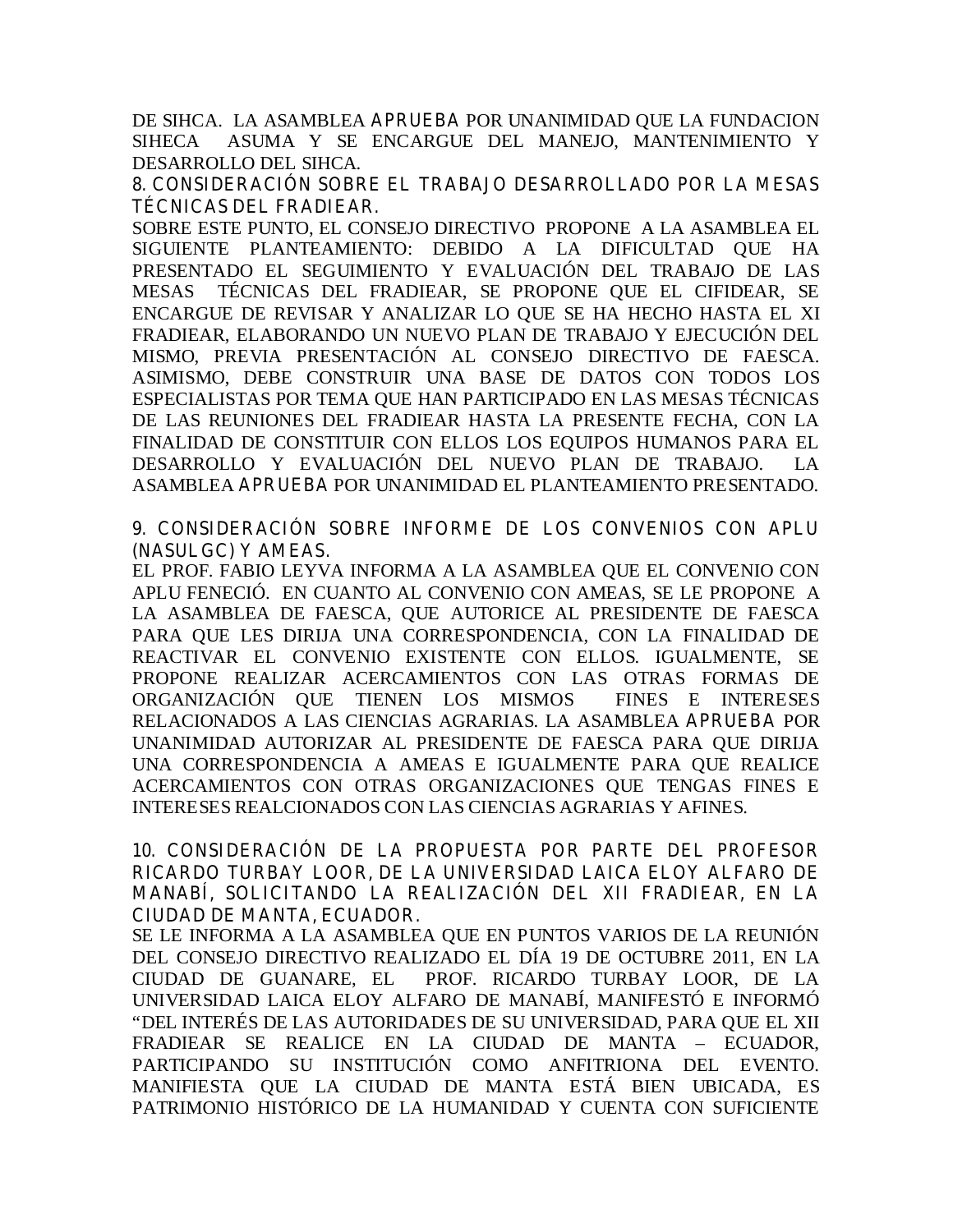INFRAESTRUCTURA HOTELERA Y TURÍSTICA, DE ALLÍ QUE SOLICITA OFICIALMENTE AL CONSEJO DIRECTIVO QUE LLEVE LA PROPUESTA A LA V ASAMBLEA DE FAESCA". INMEDIATAMENTE, SE LE DA EL DERECHO DE PALABRA AL PROFESOR TURBAY, PARA QUE SE DIRIJA A LA ASAMBLEA Y HAGA OFICIALMENTE LA PROPUESTA, EL PROFESOR TURBAY RATIFICA LO MANIFESTADO EN LA REUNIÓN DEL CONSEJO DIRECTIVO Y SOLICTA A LA ASMABLEA APROBAR SU PROPUESTA. LA ASAMBLEA APRUEBA POR UNANIMIDAD QUE EL XII FRADIER Y LA VI ASAMBLEA DE FAESCA SE REALICE EN LA CIUDAD DE MANTA-ECUADOR, TENIENDO COMO ANFITRIONA LA UNIVERSIDAD LAICA ELOY ALFARO DE MANABÍ.

### 11. CONSIDERACIÓN DE LA PROPUESTA SOBRE LA REALIZACIÓN DE LOS PRÓXIMOS FRADIEAR, CADA DOS (02) AÑOS

SE LE INFORMA A LA ASAMBLEA QUE EN REUNIÓN DEL CONSEJO DIRECTIVO REALIZADO EN FECHA 19 DE OCTUBRE DE 2011, EN LA CIUDAD DE GUANARE, ESPECÍFICAMENTE EN PUNTOS VARIOS, EL PROF. OSWALDO CASTILLO, EXPUSO QUE VARIOS CONSEJEROS HAN MANIFESTADO DURANTE EL DESARROLLO DE LA REUNIÓN, LA POSIBILIDAD DE QUE EL FRADIEAR SE REALICE CADA DOS (02) AÑOS, MOTIVADO A QUE CONSIDERAN QUE CADA AÑO SE HACE MUY DIFICIL PARA SU ORGANIZACIÓN Y PRODUCTIVIDAD DEL MISMO, PREGUNTA SI TODOS LOS CONSEJROS ESTÁN DE ACUERDO PARA SER LLEVADA ESA PROPUESTA A LA V ASAMBLEA DE FAESCA. POR UNANIMIDAD, LOS CONSEJEROS ESTÁN DE ACUERDO EN QUE SE REALICE CADA DOS (02) AÑOS Y QUE SE LLEVADA LA PROPUESTA A CONSIDERACIÓN DE LA ASAMBLEA. LA MOTIVACIÓN DE DICHA PROPUESTA ES DARLE MAYOR TIEMPO A LOS PAÍSES ANFITRIONES PARA LA ORGANIZACIÓN Y BÚSQUEDA DE FINANCIAMIENTO. ASIMISMO, TENER UNA MAYOR PRODUCTIVIDAD DE TRABAJOS Y EXPERIENCIAS A PRESENTAR EN LAS MESAS TÉCNICAS. LUEGO DE ESTA INFORMACIÓN SE SOMETE A CONSIDERACIÓN DE LA ASAMBLEA LA PROPUESTA. LA CUAL ES APROBADA POR UNANIMIDAD.

### 12. CONFORMACIÓN DEL NUEVO CONSEJO DIRECTIVO DE LA FAESCA, PERÍODO 2011-2013, DE ACUERDO A LO ESTABLECIDO EN LOS ESTATUTOS DE FAESCA.

LA ASAMBLEA PROCEDE A LA CONFORMACIÓN DEL NUEVO CONSEJO DIRECTIVO DE LA FAESCA, PERÍODO 2011-1013, DE ACUERDO AL ARTÍCULO 34 DE LOS ESTATUTOS DE FAESCA. EL MISMO QUEDA CONFORMAADO DE LA SIGUIENTE AMNERA:

PRESIDENTE HONORARIO: PROF. RAFAEL ISIDRO QUEVEDO CAMACHO. VENEZUELA

PRESIDENTE EJECUTIVO: PROF. JOSÉ MANUEL RODRÍGUEZ. PRESIDENTE DE AFCAMAR- VENEZUELA

PRIMER VICEPRESIDENTE: PROF. MANUEL CANTO. PRESIDENTE DE APFA.PERÚ.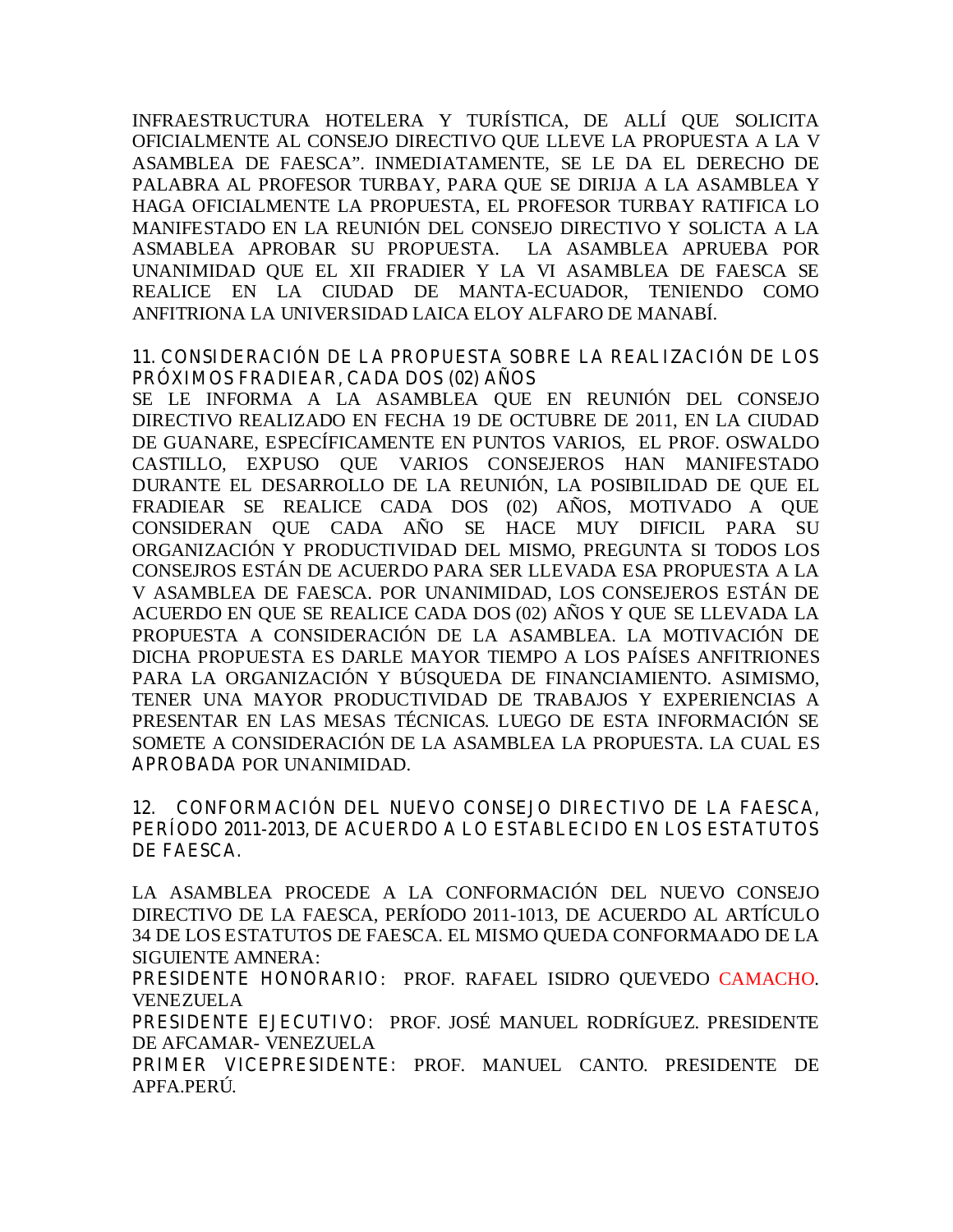SEGUNDO VICEPRESIDENTE: PROF. MARIO GARCÍA. PRESIDENTE DE ACOFIA.COLOMBIA.

TERCER VICEPRESIDENTE: PRESIDENTE DE ABESCA.BOLIVIA.

CUARTO VICEPRESIDENTE: CÉSAR QUEZADA ABAD. PRESIDENTE DE CONFCA .ECUADOR.

SECRETARIO EJECUTIVO: PROF. WILLIAM ZAMBRANO. AFCAMAR.VENEZUELA.

TESORERO: PROF. DARÍO GARAY. AFCAMAR.VENEZUELA

SECRETARIO TÉCNICO: PROF. OSWALDO CASTILLO. AFCAMAR.VENEZUELA

#### 13. VARIOS.

1. LA PROFESORA LIBIA GUZMAN DE COLOMBIA PREGUNTA SOBRE LA INCLUSIÓN DE AZFAMEVEZ EN LA FAESCA. EL SECRETARIO TÉCNICO LE INFORMA QUE EN GUAYAQUIL, LA ASAMBLEA DECIDIÓN QUE AZFAMEVEZ FUERA MIEMBRO DE LA FAESCA, QUEDANDO DICHA ASOCIACIÓN ENVIAR UNA CORRESPONDENCIA OFICIAL AL CONSEJO DIRECTIVO PARA OFICIALIZAR EL ACTO. LAMENTABLEMENTE ESA CORESPONDENCIA NUNCA FUE ENVIADA. LA PROFESORA GUZMAN HACE LA ACLARATORIA QUE LA CARTA SE ENVÍO PERO QUE NUNCA LLEGÓ A LA SECRETARÍA TÉCNICA NI AL CONSEJO DIRECTIVO. ASIMISMO, ELLA SE COMPROMETE A ENVIAR DICHO DOCUMENTO. SE DEJA CONSTANCIA QUE CON LA RECEPCIÓN DE LA CARTA SE DA POR ACEPTADA LA PARTICIPACION DE LA AZFAMEVEZ DE COLOMBIA.

2. EL PROFESOR CÉSAR QUEZADA ABAD, AGRADECE AL VICERRECTOR RAFAEL IZARRA, EL APOYO Y ACOMPAÑAMIENTO PERMANENTE DEL XI FRADIEAR.

3. EL PROFESOR RAFAEL ISIDRO QUEVEDO, PROPONE A LA ASAMBLEA REDACTAR UN ACUERDO PARA SER ENTREGADO AL VICERRETOR RAFAEL IZARRA, POR EL ESFUERZO Y APOYO DADO AL XI FRADIEAR Y V ASAMBLEA DE FAESCA. IGUALMENTE, PROPONE HACER UNA CARTA DE AGRADECIMIENTO O ACUERDO PARA LA UNELLEZ. Y QUE EN LOS ACUERDOS GENERALES SE HAGA UN RECONOCIMIENTO A LAS ENTIDADES PÚBLICAS Y AL PERSONAL DE LA UNELLEZ QUE APOYARON EL EVENTO.

4. EL PROFESOR RAFAEL IZARRA TERÁN, MANIFESTÓ QUE SE ASUMIÓ EL COMPROMISO DEL XI FRADIEAR Y V ASAMBLEA DE FAESCA CON MUCHO ESFUERZO E ÍMPETUO, QUEDANDO COMPLACIDO PORQUE COINCIDIÓ LA INTENCIÓN DEL VICERRECTORADO Y LA PERCEPCIÓN DE LOS DIRECTIVOS DE FAESCA. MANIFIESTA QUE LOS MOTIVOS QUE LO LLEVARON A ASUMIR ESTE RETO, ES PORQUE CREE EN ESTOS EVENTOS, LAMENTANDO SOLAMENTE LA NO DISCUSIÓN DE INTEGRAR OTROS PAÍSES AL FRADIEAR.

5. EL PROFESOR RAFAEL ISIDRO QUEVEDO, MANIFESTÓ QUE ESTE ASPECTO DE INTEGRACIÓN FUE DISCUTIDO EN LA REUNIÓN DEL CONSEJO DIRECTIVO, DONDE SE INFORMÓ SOBRE LA EXISTENCIA DE INSTITUCIONES REGIONALES CON LOS MISMOS PROPÓSITOS DEL FRADIEAR, COMO SON LOS FOROS MERCOSUR, CACHE Y CCSUCA, QUE AGRUPAN A REGIONES DE LATINOAMÉRICA Y EL CARIBE. DE ALLÍ, QUE ES IMPORTANTE EXHORTAR